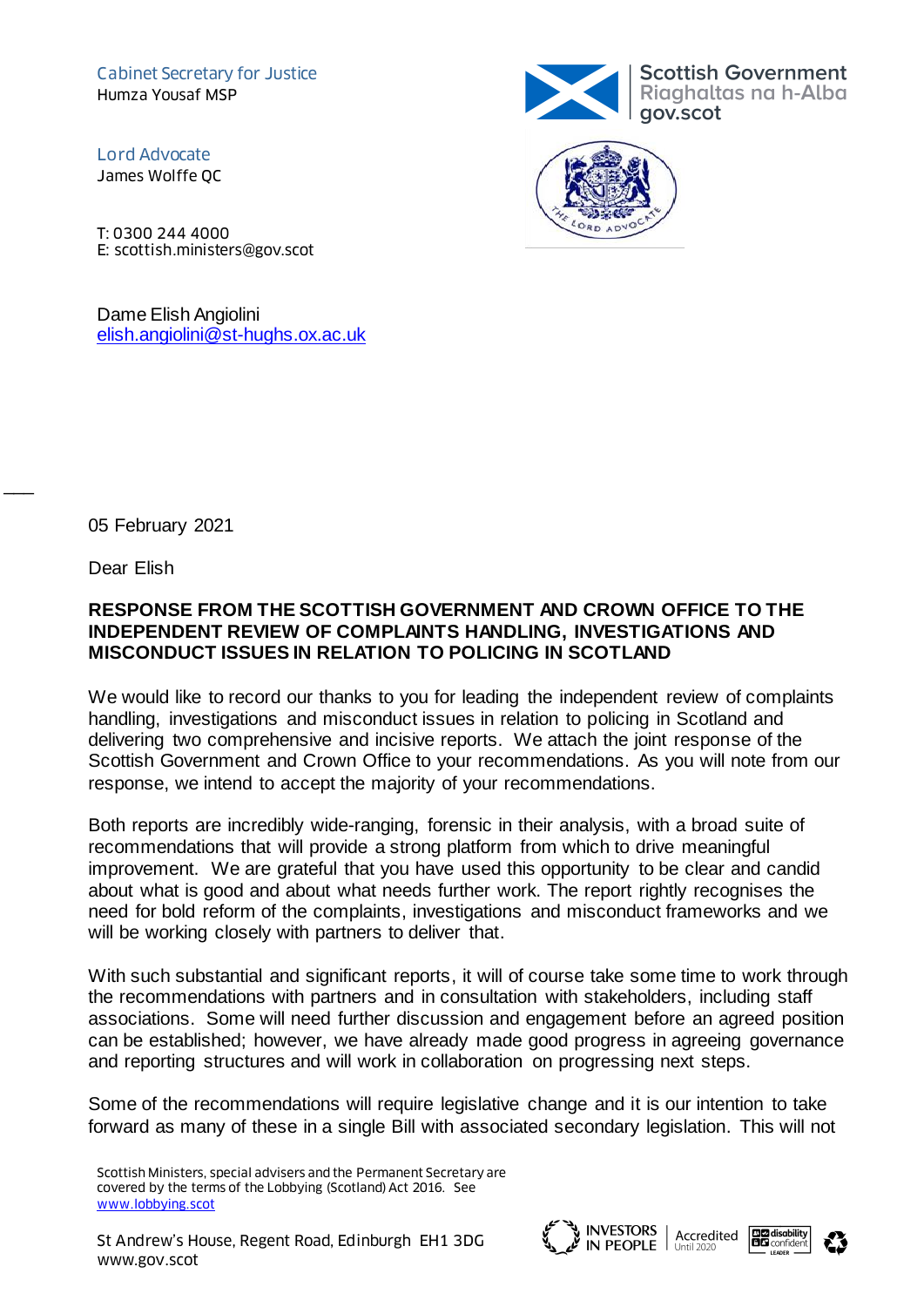be a quick process due to the need for consultation but this does not detract from the overall ambition and commitment, shared with partners, to deliver improvement.

Once again, we would like to express our gratitude to you and your team for producing such significant and comprehensive reports and delivering our commission as set out in the Review's Terms of Reference. As we move forward with partners to progress implementation, we are confident that the resulting improvements will help to ensure systems and frameworks are fairer, more transparent, accountable and proportionate, which will ultimately help to strengthen public confidence in policing in Scotland.

We are copying this response to the Conveners of the Justice Committee and the Justice Subcommittee on Policing.

**HUMZA YOUSAF RT HON JAMES WOLFFE QC Cabinet Secretary for Justice Lord Advocate**

 $\vee$  eq

Scottish Ministers, special advisers and the Permanent Secretary are covered by the terms of the Lobbying (Scotland) Act 2016. See [www.lobbying.scot](http://www.lobbying.scot/)





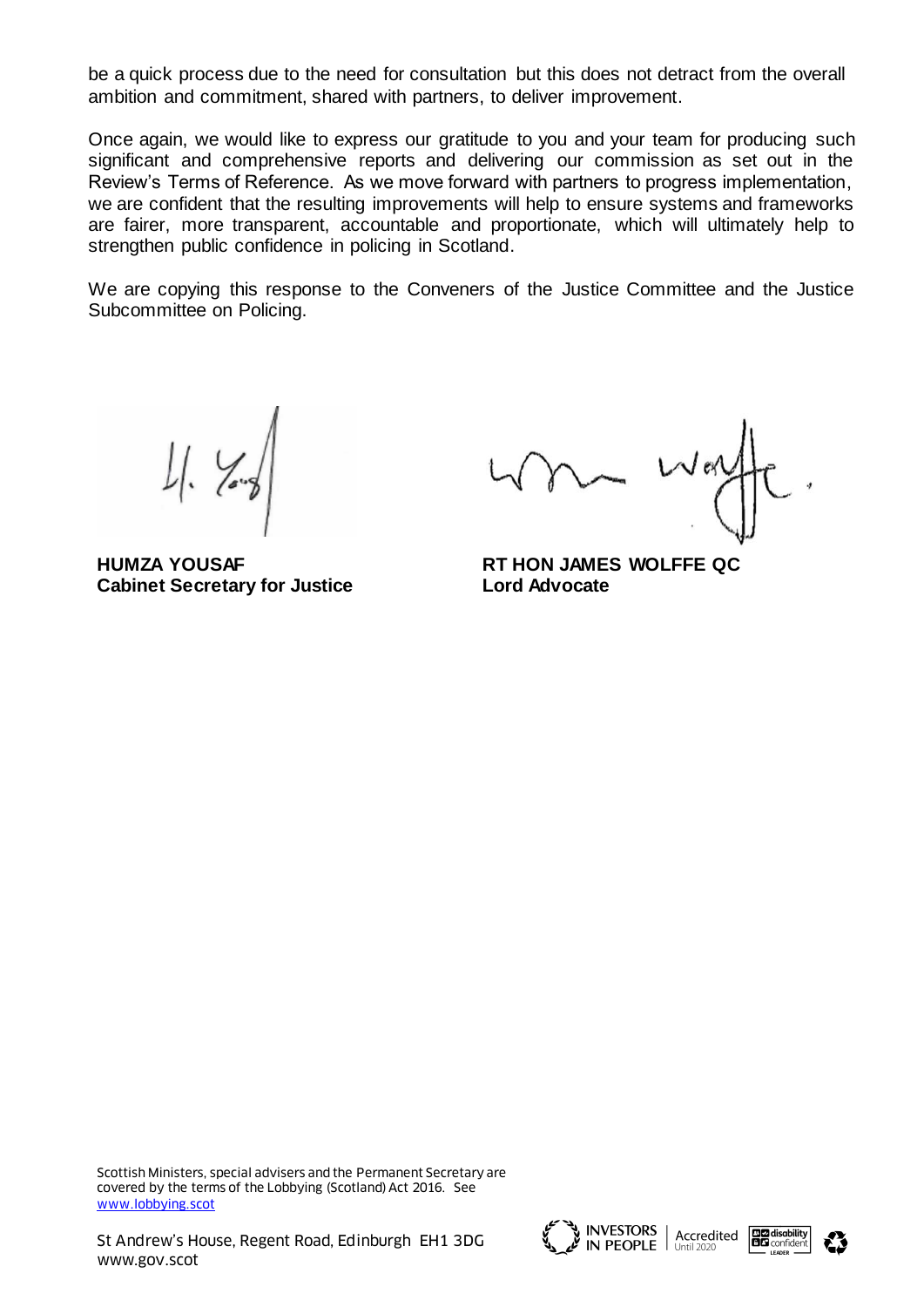# **JOINT SCOTTISH GOVERNMENT & CROWN OFFICE RESPONSE TO THE REPORT ON COMPLAINTS HANDLING, INVESTIGATIONS AND MISCONDUCT ISSUES IN RELATION TO POLICING IN SCOTLAND**

## **INTRODUCTION & OVERVIEW**

It is of the utmost importance that public and parliamentary confidence in the police remains high. We greatly value the work of Scotland's police officers and staff in keeping communities safe, particularly as a vital part of our public health response to the challenges of the pandemic. A survey by the Scottish Police Authority from October confirmed that 61% of respondents rated their local police as excellent or good. To sustain that confidence, it is essential that when things go wrong, the police are held to account, lessons are learned and improvements made. The principle of policing by consent, so central to our justice system, is built on this accountability.

When Rt. Hon Dame Elish Angiolini, DBE QC was commissioned to undertake an independent review of complaints handling, investigations and misconduct in relation to policing in Scotland, the Scottish Government and Crown Office sought to bring greater fairness, transparency, accountability and proportionality, to ensure that all parties are treated justly. The recommendations of both the Review's Preliminary and Final Reports provide a platform for bold reform of the framework and systems governing this complex landscape and we record our thanks to Dame Elish and the Review team for the significant body of work, detailed analysis and extensive engagement underpinning this, with thanks also to those who contributed towards the Review. We acknowledge the work of the Justice Committee in considering a broad range of evidence relating to police complaints as part of its Post Legislative Review of the Police and Fire Reform (Scotland) Act 2012 (hereafter the "2012 Act). The recommendations of that Review, many of which align with Dame Elish's findings, will be addressed in this response.

We remain confident that the systems for handling police complaints, investigations of serious incidents and misconduct are fundamentally sound, but recognise there is a clear case to make improvements. While public confidence in policing is high, we intend to seize the opportunity to make it even stronger in the field of complaints, investigations and misconduct. As Dame Elish states, complaints and investigations are a vital way for Police Scotland to learn and continually improve.

**Together, working with partners, we intend to accept the majority of Dame Elish's recommendations, many as specifically set out, but with scope to explore options where other routes or mechanisms may achieve the desired outcome.** Some will require further detailed discussion and development before a way forward can be agreed; in advance of that work we cannot provide a definitive position on every recommendation in this response but will set out a clear direction of travel. We will progress this collectively, where proposals cut across organisational responsibilities and individually, where they are wholly led and owned by one organisation - but here too, we commit to sharing progress and learning.

This is not the start of the journey: we will build on successful improvement work already undertaken and the shared commitment to partnership working since publication of the Preliminary Report in June 2019. We commend the significant steps taken by Police Scotland, the Scottish Police Authority (SPA), the Police Investigations and Review Commissioner (PIRC) and the Crown Office and Procurator Fiscal Service (COPFS). Each of the partner organisations is putting in place important measures which will provide the foundations on which to build progress towards implementation. In her Final Report, Dame Elish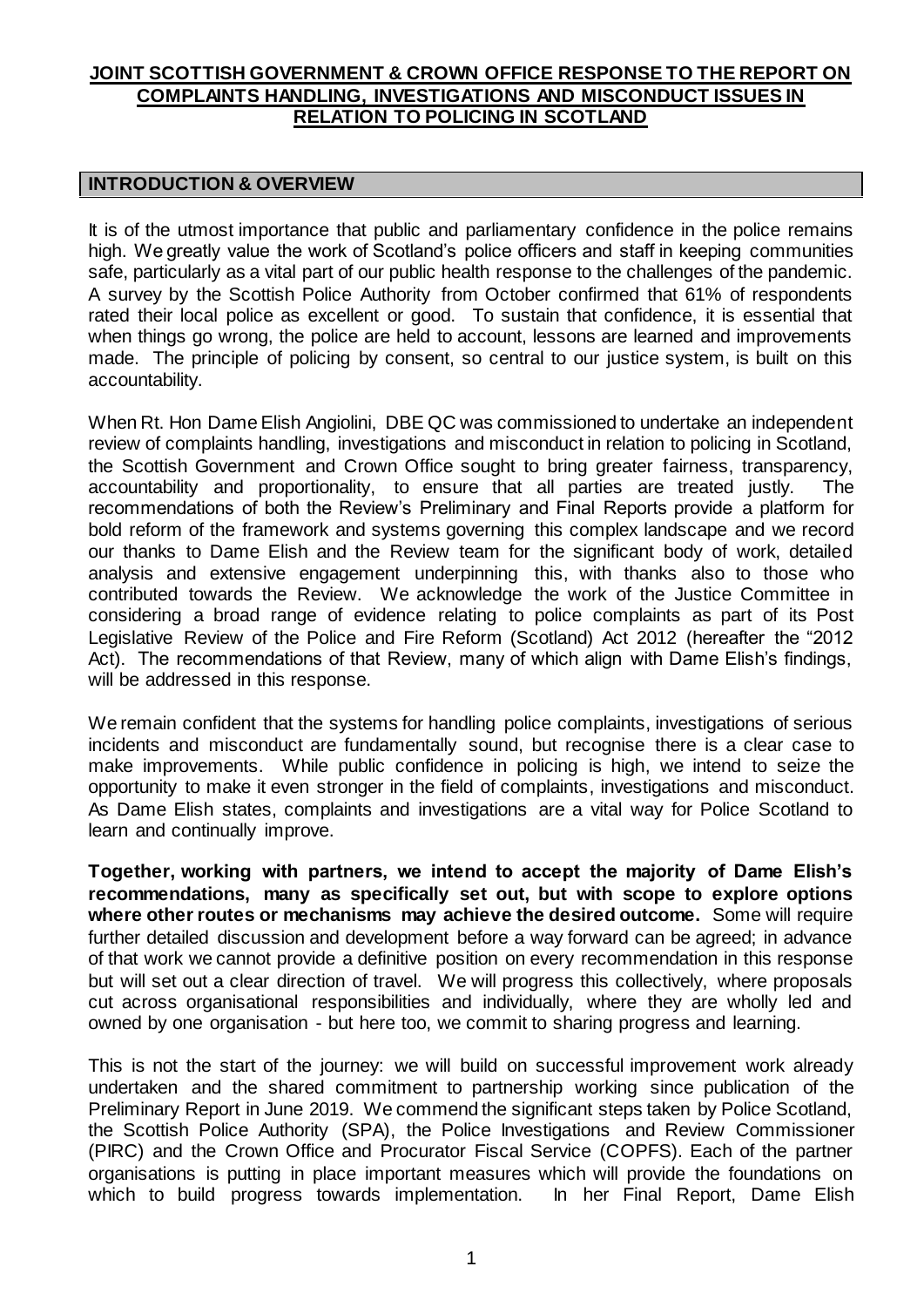acknowledges these developments and significant improvements in communication between the key partner organisations and a *"sea change in the relationships*", resulting in an ability to address and resolve issues more effectively than before.

This response is based on that engagement to date but we recognise there is much more to do and for that reason we intend to set out our plans for managing implementation, providing an overview of governance and assurance; proposals for a thematic reporting framework; and detail progress in specific areas under those themed headings. In taking forward the work, **we are also committed to adopting a collaborative and inclusive approach to engagement with the whole policing community and recognise the key role that staff associations will play**. Again, we will not pre-empt that essential work by responding in detail on every recommendation at this stage. We do however commit to bringing forward comprehensive primary legislation to cover the necessary legislative changes in a single instrument where possible, supported by secondary legislation where necessary, to avoid a piecemeal approach We recognise the development and scrutiny of legislation will take time, requiring extensive consultation and, of course, will be subject to the outcome of Scottish parliamentary elections.

There will be longer term resource and finance implications associated with changes to current roles and responsibilities, jurisdiction and powers that may flow from implementation. The Scottish Government's total budget for policing in 2021-22 will be over £1.3 billion. This includes a £60 million increase in the SPA resource budget which will eliminate the structural deficit and deliver a sustainable budget position. In addition, the SPA will receive a further £15 million, one-off COVID-19 consequentials, to mitigate the impact of COVID-19 on the policing budget. This budget supports officers and staff and will ensure that officer numbers are maintained. In recognition of the additional demands faced by the PIRC, the draft budget for 2021-22, while still subject to parliamentary approval, includes an increase to the PIRC budget which builds on uplifts in previous years. As is always the case, we will continue to work with partners on budgets and resourcing required, recognising that timescales will in part be influenced by the investment required to underpin delivery, as would be the case for development of any new IT infrastructure.

We welcome recommendations that take account of changes to legislation and working practices in other parts of the UK. We will work with our counterparts and partner bodies across the four nations to address cross-border jurisdictional issues and assess whether some of their arrangements could be adapted to work well here, mindful of the very different legislative and policing context in Scotland.

We do not underestimate the scale of the task ahead: these are complex issues, involving multiple organisations, additional costs, time and, in many cases, legislative changes - but we are committed to delivering these improvements in partnership. This in no way compromises the operational independence of partners, who may respond separately to provide more detail on the work underway within their own organisations.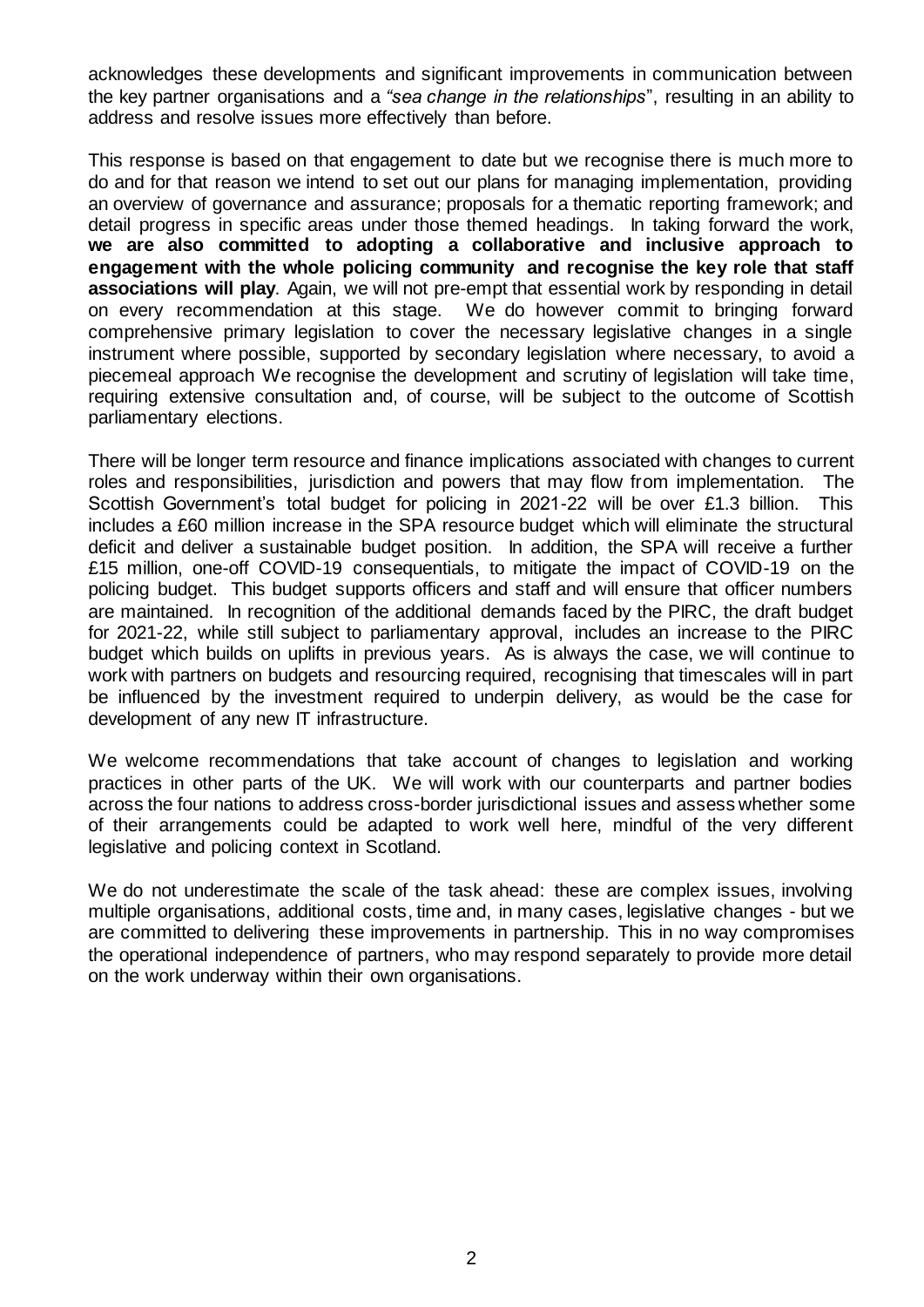In setting out this joint response, our aim is to provide an overview of the work undertaken and the work that lies ahead, signalling an overarching commitment to reflect on all of Dame Elish's recommendations and make plans which serve the best interests of the public and respect the rights of all involved.

 $11.$  You

**HUMZA YOUSAF RT HON JAMES WOLFFE QC Cabinet Secretary for Justice Lord Advocate**

 $W$ ery  $\sqrt{ }$ .,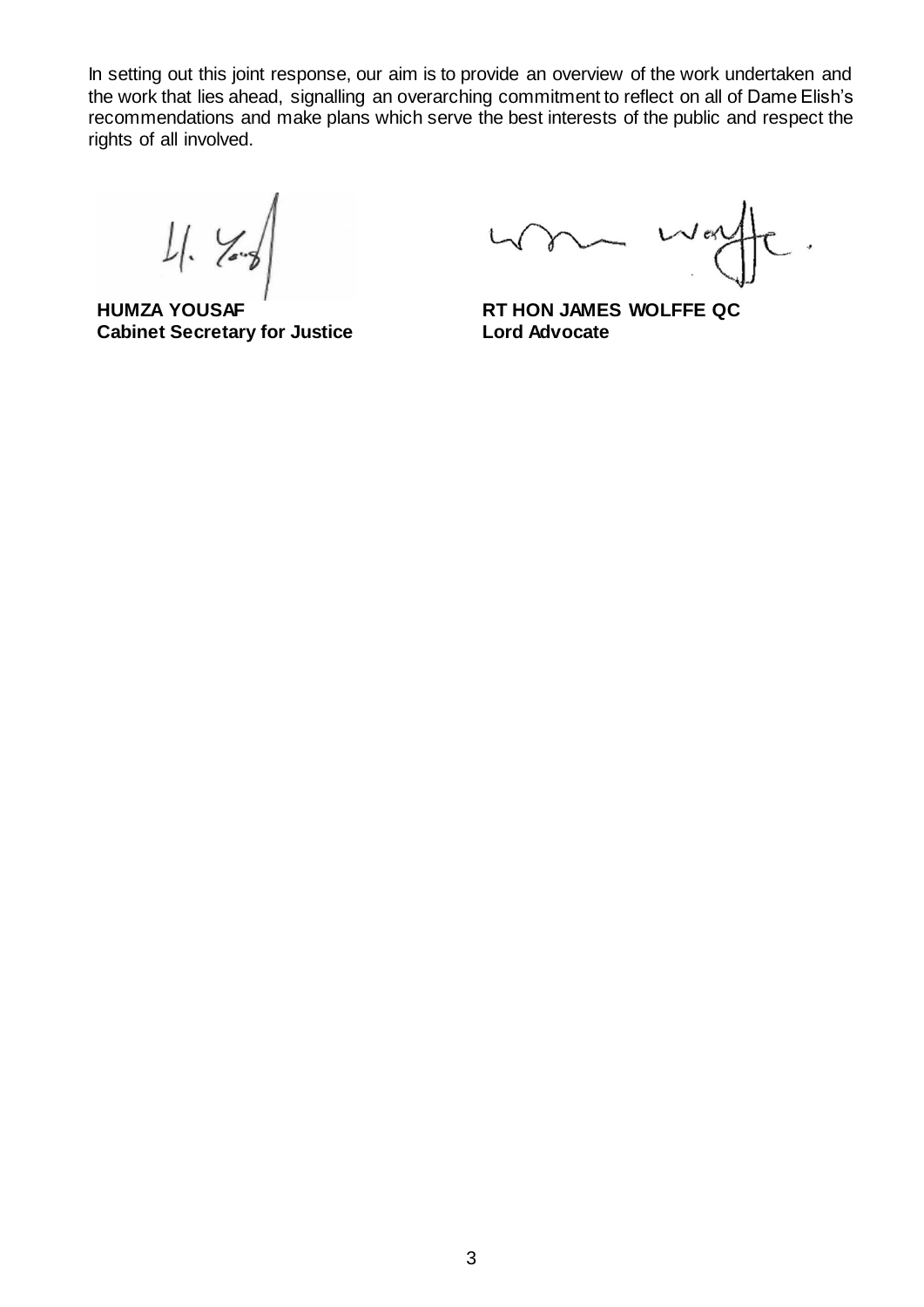# **GOVERNANCE STRUCTURES FOR OVERSIGHT AND ASSURANCE**

Given the complexity and breadth of the Review, with 30 recommendations in the Preliminary Report and 81 recommendations in the Final Report, it will be important to have clear governance structures in place to oversee, direct and report on progress. The governance framework is designed to provide assurance and accountability to both of us as the Cabinet Secretary for Justice and Lord Advocate, and we in turn will be accountable to the Scottish Parliament and the communities we serve. The leaders of each of the partner organisations will be directly involved in senior oversight of this work, as members of the **Ministerial Group for Police Complaints and Investigations** (MG), which will meet four times a year.

Supporting and reporting to the Ministerial Group will be the **Strategic Oversight Group for Police Complaints and Investigations** (SOG). Having previously met on an informal basis as a forum for discussion of shared operational priorities, this Group was formally established in 2019, following Dame Elish's Preliminary Report, which recommended the "*immediate establishment of a senior cross-agency joint Working Group*" (Preliminary Report recommendation 26). Comprised of senior representatives from the Crown Office, PIRC, SPA and Police Scotland, the SOG has overseen workstreams to implement a number of recommendations from the Preliminary Report and provides a solid foundation for the new three tier governance structure to manage partnership-working on cross-cutting recommendations. The SOG will be jointly chaired by senior representatives of the Scottish Government and the Crown Office, with membership extended to HM Chief Inspector of Constabulary in Scotland (HMICS) for the duration of its work on the implementation of Dame Elish's recommendations. Meetings will have a partitioned agenda to allow for the discussion of ongoing shared operational matters, for which both Scottish Government and HMICS will withdraw.

To take forward specific tasks and workstreams, the SOG will commission a new **Practitioner Working Group for Police Complaints and Investigations (PWG),** with membership drawn from each of the operational partners and policy leads from the Scottish Government. The PWG will meet more frequently to co-ordinate progress across a range of detailed crosscutting recommendations, delivering specific tasks and projects commissioned by the SOG and reporting against objectives. In addition to a stable core membership, providing the main points of contact for each organisation, there will be scope to extend membership to bring in subject matter experts, depending on the specific areas under consideration.

The **Scottish Police Consultative Forum (SPCF)** is an existing body that will enable police staff associations to engage fully on the implementation of Dame Elish's Review. The SPCF also fulfils Minister's statutory duty to consult policing bodies, before making regulations under section 54(2) of the 2012 Act. We will work with the SPCF to consult policing stakeholders on these recommendations, as a forum for staff associations to discuss the 'front-line' issues impacting their members, across the themes and on future proposals for legislative amendments.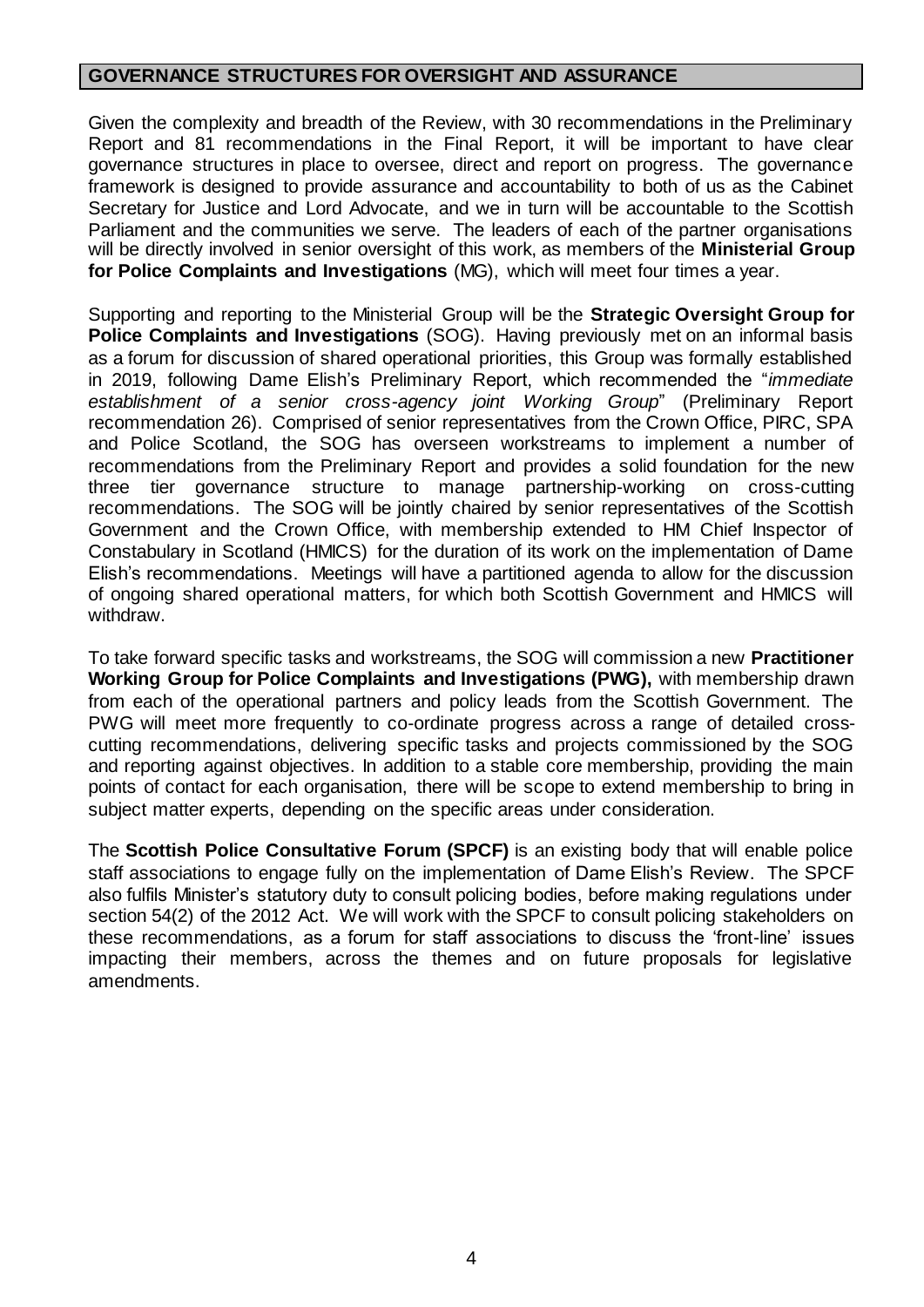# **Proposed governance structure**



| Group                                         | <b>Members</b>                                                                                                                                                                                                            | <b>Key responsibilities</b>                                                                                                                                                                                                                            |
|-----------------------------------------------|---------------------------------------------------------------------------------------------------------------------------------------------------------------------------------------------------------------------------|--------------------------------------------------------------------------------------------------------------------------------------------------------------------------------------------------------------------------------------------------------|
| <b>Ministerial</b><br>Group                   | Cabinet Secretary (Co-chair)<br>Lord Advocate (Co-Chair)<br><b>Chief Constable</b><br><b>PIR Commissioner</b><br><b>SPA Chair &amp; Chief</b><br>Executive<br><b>HMICS Chief Inspector</b>                                | Provide overall accountability and<br>$\bullet$<br>governance<br>Set policy direction and<br>$\bullet$<br>overarching objectives<br>Seek assurance on progress and<br>$\bullet$<br>risks<br>Approve decisions and<br>$\bullet$<br>publications         |
| <b>Strategic</b><br><b>Oversight</b><br>Group | <b>SG Deputy Director (Co-</b><br>Chair)<br>Deputy Crown Agent (Co-<br>Chair)<br><b>PIR Commissioner</b><br><b>Assistant Chief Constable</b><br><b>SPA Head of Workforce</b><br>Governance<br><b>HMICS</b> Lead Inspector | Provide strategic direction for<br>$\bullet$<br>delivery<br>Commission workstreams and<br>$\bullet$<br>tasks<br>Monitor and report on progress<br>$\bullet$<br>and risks<br>Make recommendations to the<br>$\bullet$<br>Ministerial Group for decision |
| <b>Practitioner</b><br><b>Working Group</b>   | <b>Police Scotland</b><br><b>PIRC</b><br><b>SPA</b><br><b>COPFS</b><br><b>HMICS</b><br>SG policy leads<br>(potentially other invited<br>guests).                                                                          | Take forward workstream<br>$\bullet$<br>development and delivery of<br>specific tasks<br>Manage interdependencies and<br>$\bullet$<br>risks<br>Prepare reports for approval of<br>$\bullet$<br>SOG and MG                                              |

In addition to the broad reporting framework outlined below, we will publish minutes of Ministerial Group meetings on the Scottish Government website to provide greater transparency as work progresses.

We will keep this governance structure, its component elements and associated membership, under review to ensure they remain effective.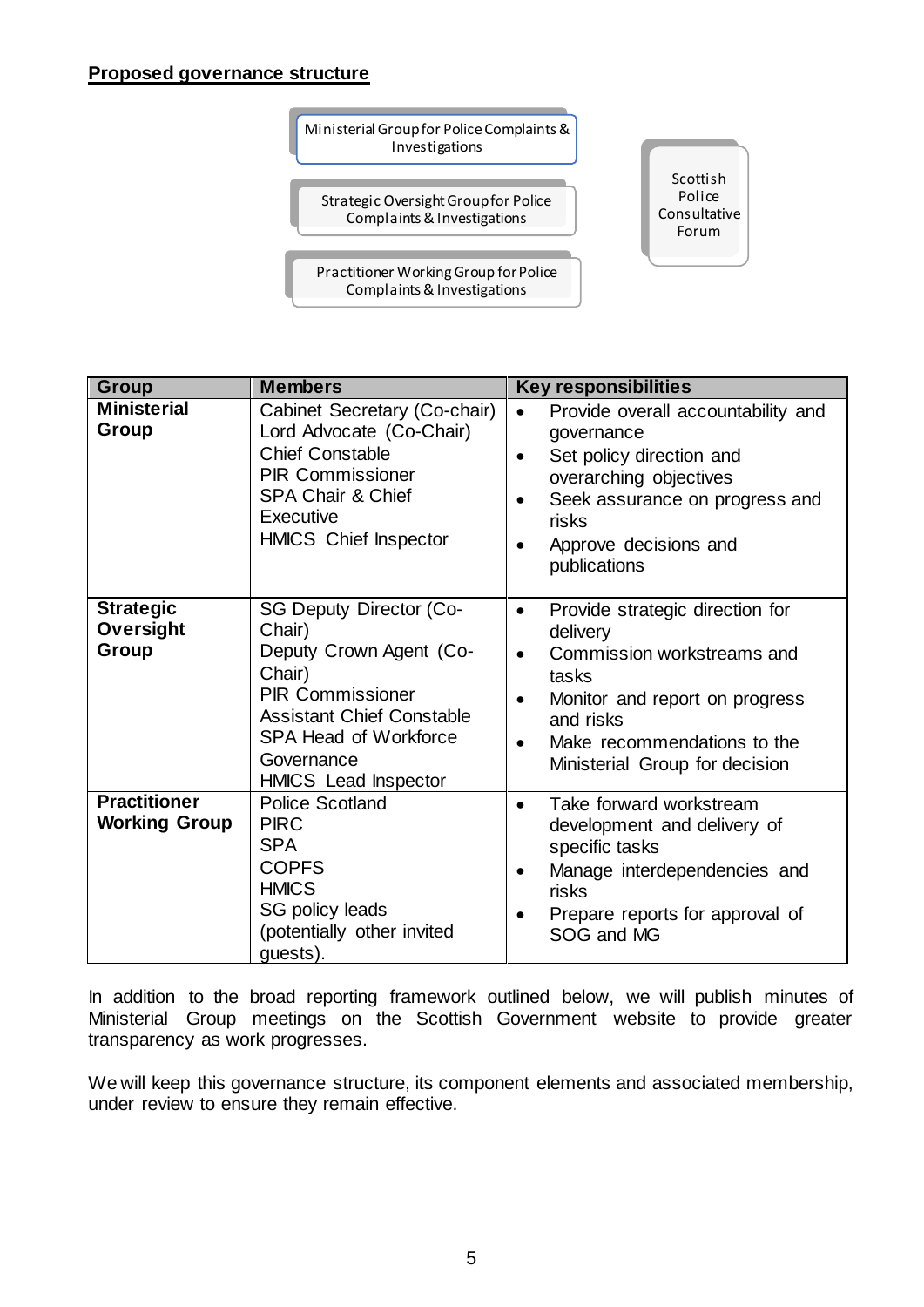## **REPORTING FRAMEWORK**

We recognise the importance of transparency, the need to be open about our plans and provide clear updates on their delivery. We are committed to sharing information on progress but to do so in a way that is meaningful and accessible to a range of audiences. As the Cabinet Secretary mentioned in the Parliamentary debate on the Review, he will commit to publishing progress being made by Government and partners is relation to the recommendations.

However, a simple list of all 111 recommendations with a box to be ticked on completion will not give an accurate picture of the work underway; progress is more nuanced than a binary tick box can convey. Our individual and collective reporting mechanisms will be designed to monitor developments effectively and provide assurance. Equally, we will seek to ensure that any process for providing updates is efficient and does not deter progress on implementation.

The aim of the overarching reporting framework is to provide a coherent picture of progress across the areas Dame Elish identified for improvement. To achieve this, **we propose to adopt a thematic approach to reporting, grouping recommendations** under the following headings:

- Rights & ethics
- Jurisdiction & powers
- Governance & accountability
- Transparency & accessibility
- Equality, diversity & inclusion
- Conduct & standards
- Training & HR
- Efficiency & effectiveness
- Audit & review

The report will be published by the Scottish Government triannually, having been signed off by partners at the Ministerial Group. It will focus on high level progress under these themes, aligning to recommendations where relevant, with the aim of providing clarity on delivery. As to be expected, some recommendations could fit under a number of these headings but we are pleased to note that partners agree with the selection of themes and allocation of recommendations to each. Tables for each theme, listing the relevant recommendations grouped within it are included at **Annex A**.

In that vein, we have opted to set out our joint response to recommendations from both Dame Elish's Preliminary and Final Reports, as well as the Justice Committee's Post Legislative Review, under the themes listed above. While our approach is thematic, we will reference specific recommendations throughout the narrative and detail developments, where relevant, progress towards delivery or set out planning underway.

Some recommendations that stretch beyond policing, such as those relating to NHS mental health provision, will not be incorporated into the governance structures and reporting framework, which are of necessity tied to the policing landscape. Later in this response we provide updates on work underway to highlight our commitments in those areas, which sit within different governance structures.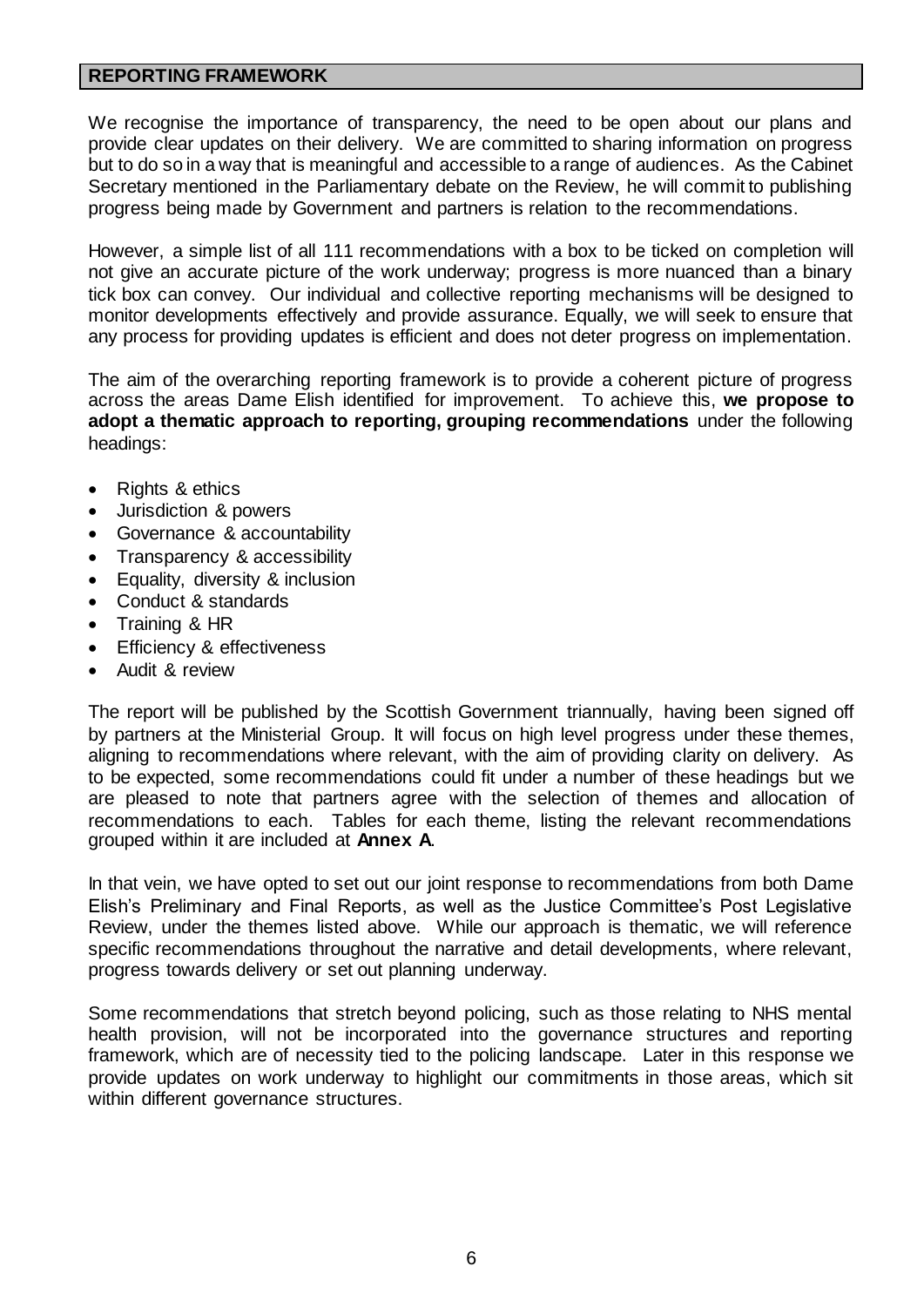# **THEME 1 - RIGHTS & ETHICS**

We want to create an inclusive Scotland that protects, respects, promotes and implements internationally recognised human rights. The commitment to upholding fundamental human rights is central to the work of the Scottish Government and the Crown Office. It is embedded in police training and the oath that is taken by officers, and it is at the core of Police Scotland's professional ethics and values. All partners remain committed to ensuring that policing operations respect the human rights of all people and officers, who, in turn, should have their rights respected. In commissioning this review, our aim was to ensure that human rights remained central to the framework and systems for police complaints handling, investigations and misconduct.

As a theme that runs throughout both reports, many of Dame Elish's recommendations could be brigaded under this heading but we have chosen to focus on those that relate to ethics and specifically the code of ethics; the expectations and duties placed on officers following a serious incident; the categorisation and referral of serious incidents; the support provided to victims and families; whistleblowing; and the definition of person who can make a complaint.

## **Ethics in policing**

In her Final Report, Dame Elish notes that Police Scotland's Code of Ethics does not have a statutory basis, unlike the equivalent systems in England and Wales, Northern Ireland and the Republic of Ireland. We welcome Dame Elish's support for the existing Code of Ethics published on Police Scotland's website, based on the values of integrity, fairness and respect, reinforcing the commitment to fundamental human rights. **We will give positive consideration to the recommendation (Final Report recommendation 1) that the code be underpinned in statute, as part of the suite of proposals for future legislative amendments and in consultation with partners,** noting that this could potentially extend further. We also note that the SPA will be working with Police Scotland to consider the recommendation (Final Report recommendation 32) concerning a possible role for the Policing Performance Committee and Complaints and Conduct Committee in addressing ethical issues.

## **Serious incidents involving the police**

As Dame Elish highlights, the most serious complaints and investigations in this context related to incidents resulting in the death or serious injury of any individual in police custody or following police contact. Such incidents may engage Article 2 (right to life) or Article 3 (prohibition of torture, inhuman or degrading treatment or punishment) of the European Convention on Human Rights (ECHR)1. Central to the investigation of potential Article 2 or Article 3 cases are the principles of independence; adequacy; promptness; public scrutiny; and victim involvement.

In both her Preliminary and Final Reports, Dame Elish makes observations for post incident procedures, in particular to limit conferral between officers and preserve the integrity of evidence (Final Report recommendation 3), recognising the need to ensure the provision of adequate welfare support for officers. Consideration of these important findings is a matter for COPFS, PIRC and Police Scotland, in consultation with staff associations and with the SPA's Complaints and Conduct Committee providing oversight of Police Scotland's approach.

<sup>1</sup> <sup>1</sup> All references to numbered articles are to articles of the European Convention on Human Rights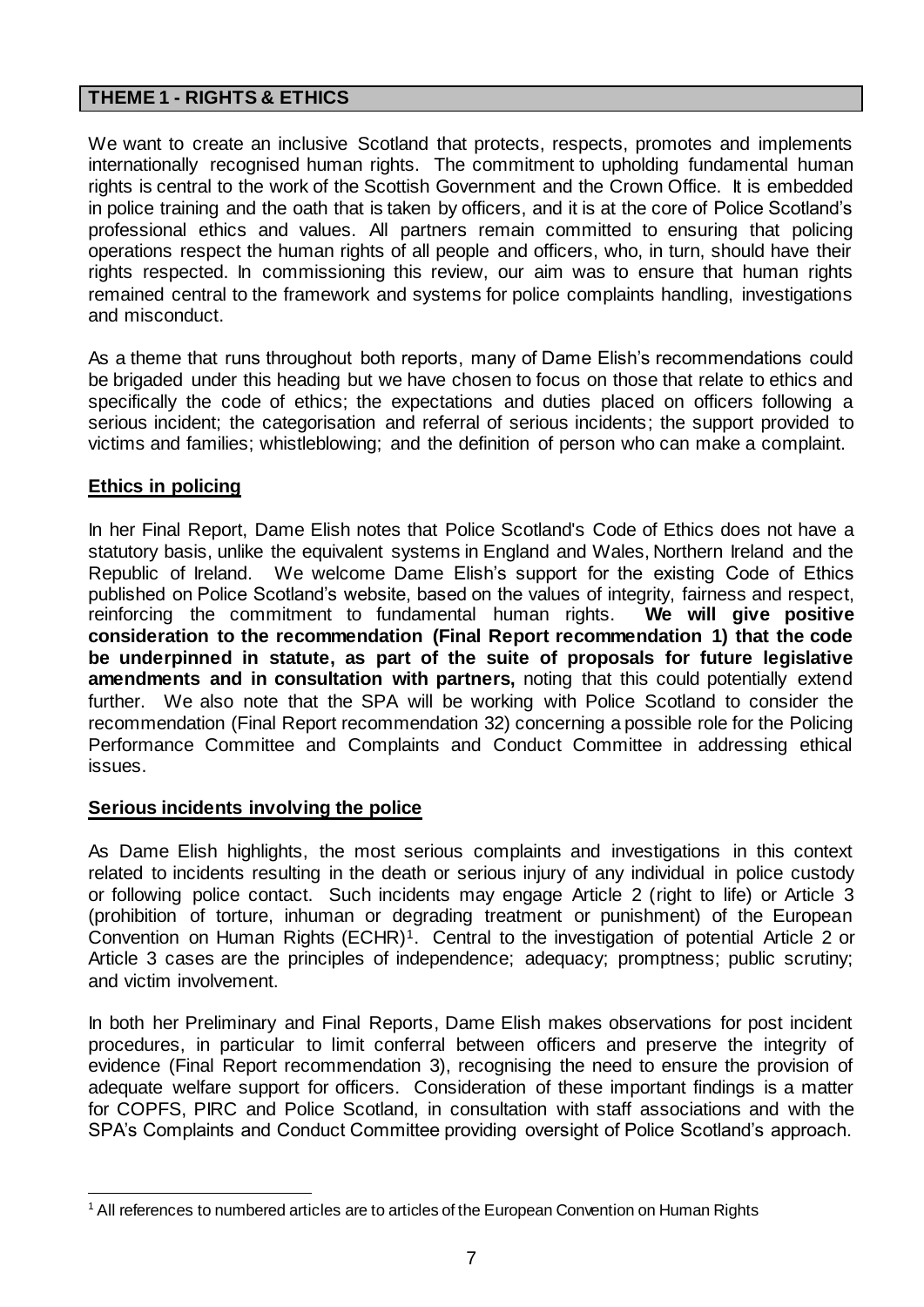Since 2018, Police Scotland has undertaken significant work to develop and roll out a revised Post Incident Procedure, extending the process a broader range of incidents. A cadre of Post Incident Managers has been trained in consultation with PIRC & COPFS and Staff Associations to provide a 24/7 on call support. The procedures have been deployed successfully, ensuring the integrity of the independent investigation and supporting those involved in the incident. Feedback from partners indicates that, in recent cases, the revised measures have provided sufficient mitigation against inappropriate conferral

The recently created Post Incident Procedures Professional Reference Group (PRG), which includes the PIRC, has oversight of PIP matters across UK policing and will continually review Police Scotland PIP guidance to ensure alignment with the National College of Policing Authorised Professional Practice for Post Incident Procedures, following both firearms and death and serious injury incidents**.** 

Linked to this and building on recommendations 14 and 15 in her Preliminary Report, Dame Elish proposes (Final Report recommendation 12) that a statutory duty of co-operation, similar to that recently introduced in England and Wales in the Police (Conduct) Regulations 2020, be the subject of consultation, framed in Conduct Regulations as follows:

"Constables have a duty to assist during investigations, inquiries and formal proceedings, participating openly, promptly and professionally in line with the expectations of a police officer when identified as a witness."

We note and welcome the positive feedback from the PIRC and Police Scotland confirming prompt co-operation in recent post incident investigations and are confident that there is a strong commitment to upholding this practice. Nonetheless, **we recognise the gravity attached to Article 2 and Article 3 obligations and agree to include the proposed statutory duty in a future consultation on legislative amendments**. In doing so, we will acknowledge the work undertaken by Police Scotland to embed this approach and highlight the rights attached to Article 6 (right to a fair trial), which, as Dame Elish confirms, outweigh obligations associated with Article 2 and Article 3 investigations.

We welcome steps to ensure matters are dealt with promptly, understanding that any delays to the investigation of a death or serious incident can add to the distress of families and can also weigh heavily on those police officers involved. The independence of the initial investigation into deaths or serious incidents involving the police in Scotland is provided for under the direction of the Crown Office and the PIRC has made clear such investigations are always prioritised. We welcome the priority placed on these investigations, recognising that PIRC works to robust internal targets (80% of investigation reports to be reported to COPFS within 3 months) for such cases. There is a clear commitment and willingness on all sides to minimise delays but we accept that cases can be complex and require additional expert input. We note that Dame Elish did not call for timescales to be placed in statute (Final Report recommendation 73) but **we will continue to support the work of PIRC and partners to prioritise these serious investigations.**

## **Categorisation and referral of Incidents**

In the Report of its Post Legislative Review, the Justice Committee noted the discretion afforded at various points in the assessment, categorisation and referral of cases by Police Scotland and the PIRC. Following publication of Dame Elish's Preliminary Report, the Crown Office's Criminal Allegations against Police Division (CAAP-D) and Police Scotland Professional Standards Department (PSD) agreed to revise procedures for reporting cases to ensure that allegations were being suitably assessed and categorised, in particular, those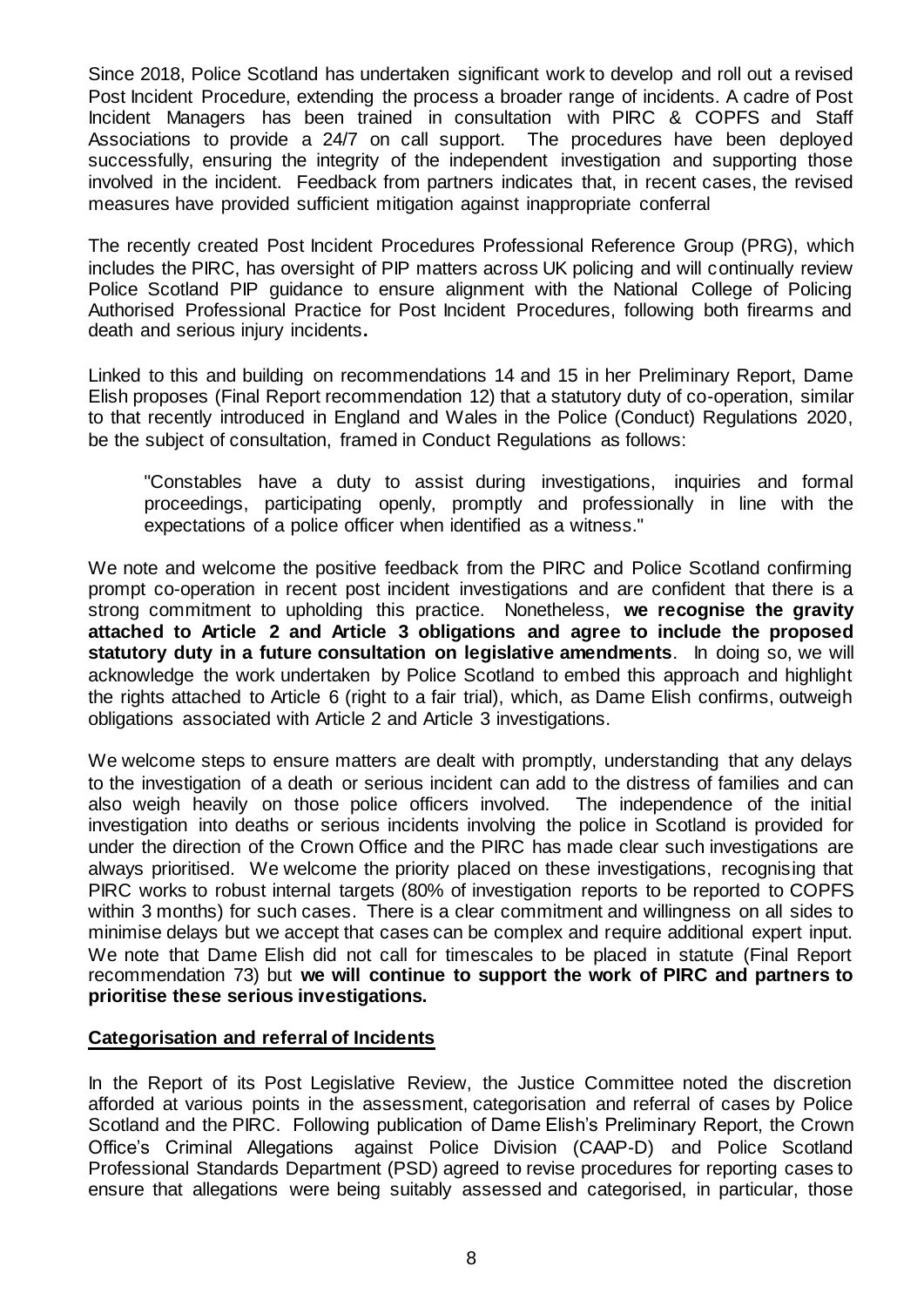alleging excessive force. As Dame Elish confirms, CAAP‑D reviewed all of the 'assault' and 'excessive force' categorised complaints received by Police Scotland between 2 March 2020 and 3 April 2020, with the results demonstrating that current processes were robust and working well. **We note the Final Report highlights the new process whereby CAAP-D provides advice and guidance in respect of any case where PSD is uncertain about categorisation, or in any case where there was an inference of criminality and welcome the steps being taken by COPFS and CAAP-D to address the earlier recommendation**.

The Final Report goes further in proposing that where "*the terms of a complaint made allege a breach of Article 3 by a police officer, and therefore that a crime may have been committed, the Crown Office and Procurator Fiscal Service should instruct the PIRC to carry out an independent investigation rather than directing Police Scotland to investigate it; breaches of Article 5 may, depending on the circumstances and seriousness of the case, likewise require early independent investigation*" (Final Report recommendation 47). While understanding the rationale for this recommendation, it would carry significant operational implications particularly for the majority of less serious criminal allegations which are currently reported to CAAP-D.

We note that Dame Elish does make clear in her Final Report that not "*every use of a police baton should be independently investigated; that is neither necessary nor proportionate….. What actions constitute reasonable use of force in one circumstance might in other circumstances, where there is no threat or risk to the officer or the public, constitute an assault*" **On this point we would concur and will give careful consideration to what is proposed**, acknowledging that there are significant organisational and resource implications, as well as important questions of rights, obligations and proportionality to weigh up.

## **Support for victims and families**

As Dame Elish highlights in the Final Report, the European Court of Human Rights has made clear that meaningful victim involvement and constructive engagement with complainers is a fundamental requirement for a fair and effective system. There are currently systems in place to support a member of the public throughout the process if they wish to make a complaint. PIRC employs specially trained Family Liaison Officers, who play a key role during investigations by keeping victims and families informed and providing advice; and COPFS has a Victim Information and Advice (VIA) service with offices around Scotland. All three organisations also give information on a variety of appropriate support and advocacy groups on their websites.

We recognise the importance of victim and family involvement in Article 2 investigations, we see merit in the recommendations from Dame Elish in this regard and will give careful consideration to the recommendations relating to access to legal support (Final Report recommendation 74) and financial support for families during Fatal Accident Inquiries (Final Report recommendation 76) to work through the legislative and resource implications. **The Minister for Community Safety has assured Parliament that as part of wider planning for a new Legal Aid Bill, the Scottish Government will consider the issue around legal aid entitlement for relatives involved in Fatal Accident Inquiries**. We will be taking this forward as part of a programme of wider reform around legal aid in Scotland, and intend to introduce a Bill in the next Parliament.

## **Whistleblowing**

In her Final Report, Dame Elish provides a thorough analysis of whistleblowing arrangements in place, taking account of evidence from partners and stakeholders. We are grateful for her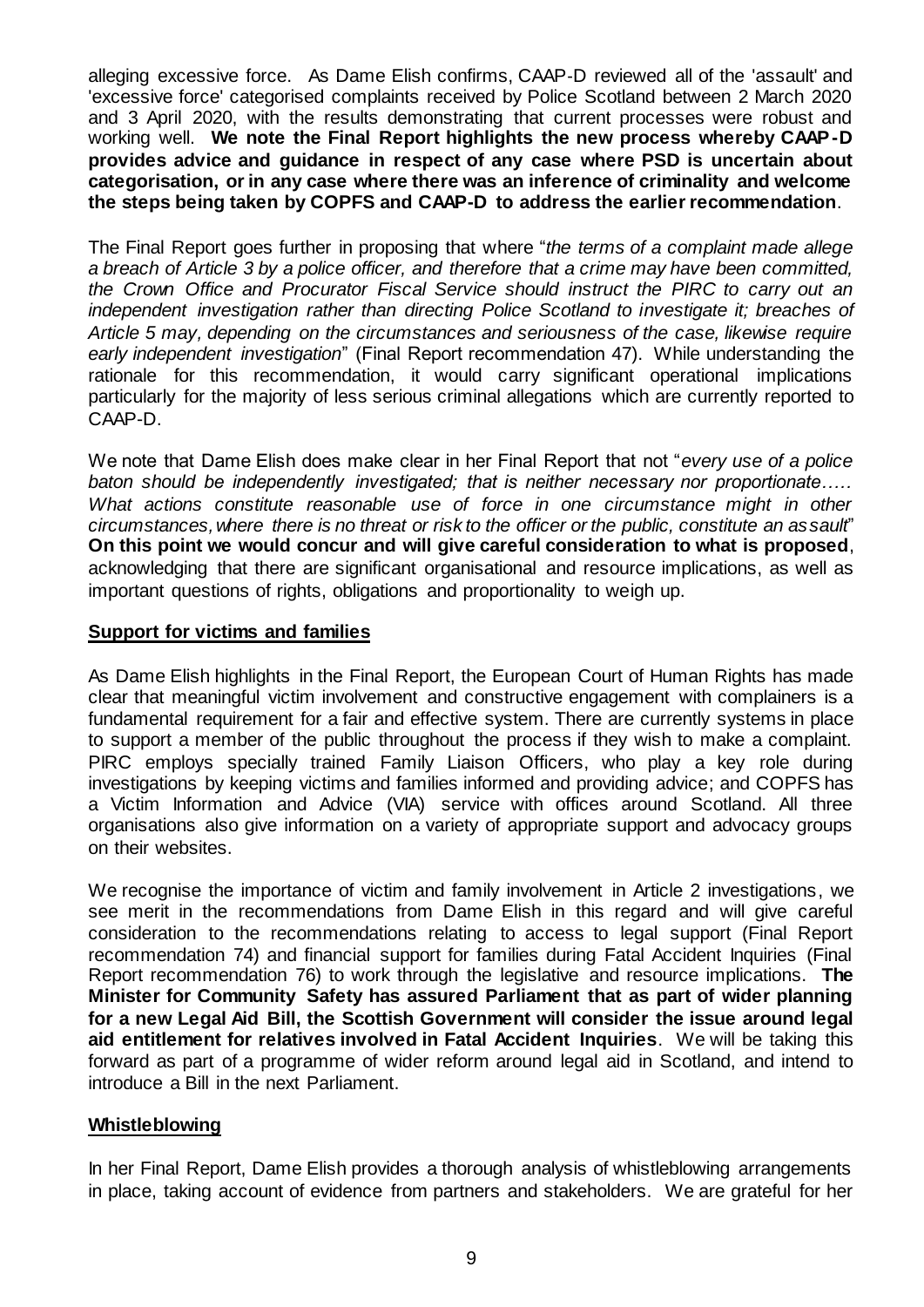considered observations on what are vital safeguards to ensure that concerns can be reported without detriment and welcome the steps taken by partners to strengthen and clarify guidance for officers and staff. Like many of the recommendations requiring legislation, **we will be considering the proposal to add PIRC to the list of prescribed persons in The Public Interest Disclosure (Prescribed Persons) Order 2014 (Final Report recommendation 20) further with PIRC and other relevant partners and stakeholders before developing policy proposals**. This would require amendments to reserved legislation and is something we would discuss with the UK Government in due course. In the interim, we note the intention of partners to consider administrative options in advance of potential legislative amendments.

#### **Definition of person who can make a complaint**

In providing evidence to the Review, Dame Elish reports that the SPA asked if the intention of the legislation was to exclude police officers from those who may make relevant complaints, this should be made clear. In particular, it was unclear whether police officers, or specifically on‑duty police officers were excluded from the category of those who could complain. We accept that the current legislation does not provide the clarity needed and will **commit to consulting on legislative options to put beyond doubt the definition of a member of the public who may make a relevant complaint**. (Preliminary Report, recommendation 30).

## **THEME 2 - JURISDICTION & POWERS**

A recurring theme running through Dame Elish's reports and that of the Justice Committee is the extent of the existing legislative framework and the jurisdiction and powers of its principal agencies, particularly in relation to officers who have resigned or retired and those operating in a cross-border context or capacity.

## **Definition of "person serving with the police"**

As set out in a letter to the Justice Committee in January 2020, the need to clarify the definition of "person serving with the police" in legislation (Preliminary Report recommendation 29; Final Report recommendation 8) is of fundamental importance and will feature strongly in consultation and engagement with partners and stakeholders on future legislative amendments. **We accept the pressing requirement to address the unforeseen consequences that have arisen from the framing of provisions and commit to fully exploring the options for clarifying the definition in consultation**, not only as it relates to retired officers but also any related matters such as on or off duty officers, and officers operating in different jurisdictions. The definition occurs in a number of different provisions, including in reserved legislation and we will continue to work with partner organisations to develop a fully informed picture of where legislative adjustments may be required. The need to amend devolved and reserved legislation will have implications for the pace of delivery but we remain committed to addressing this issue to provide clarification and will engage with UK Government on reserved aspects in due course.

#### **Cross-border jurisdiction**

We welcome the work undertaken by the cross-agency group, established to consider crossborder issues by Police Scotland, and including the PIRC, COPFS, the Independent Office for Police Conduct (IOPC), the Office of the Police Ombudsman for Northern Ireland (OPONI), the National Police Chiefs Council (NPCC), the Police Service of Northern Ireland (PSNI), the Scottish Government, the UK Government and Northern Ireland Executive. This group was set up independently of the Review for the purpose of bringing together UK policing partners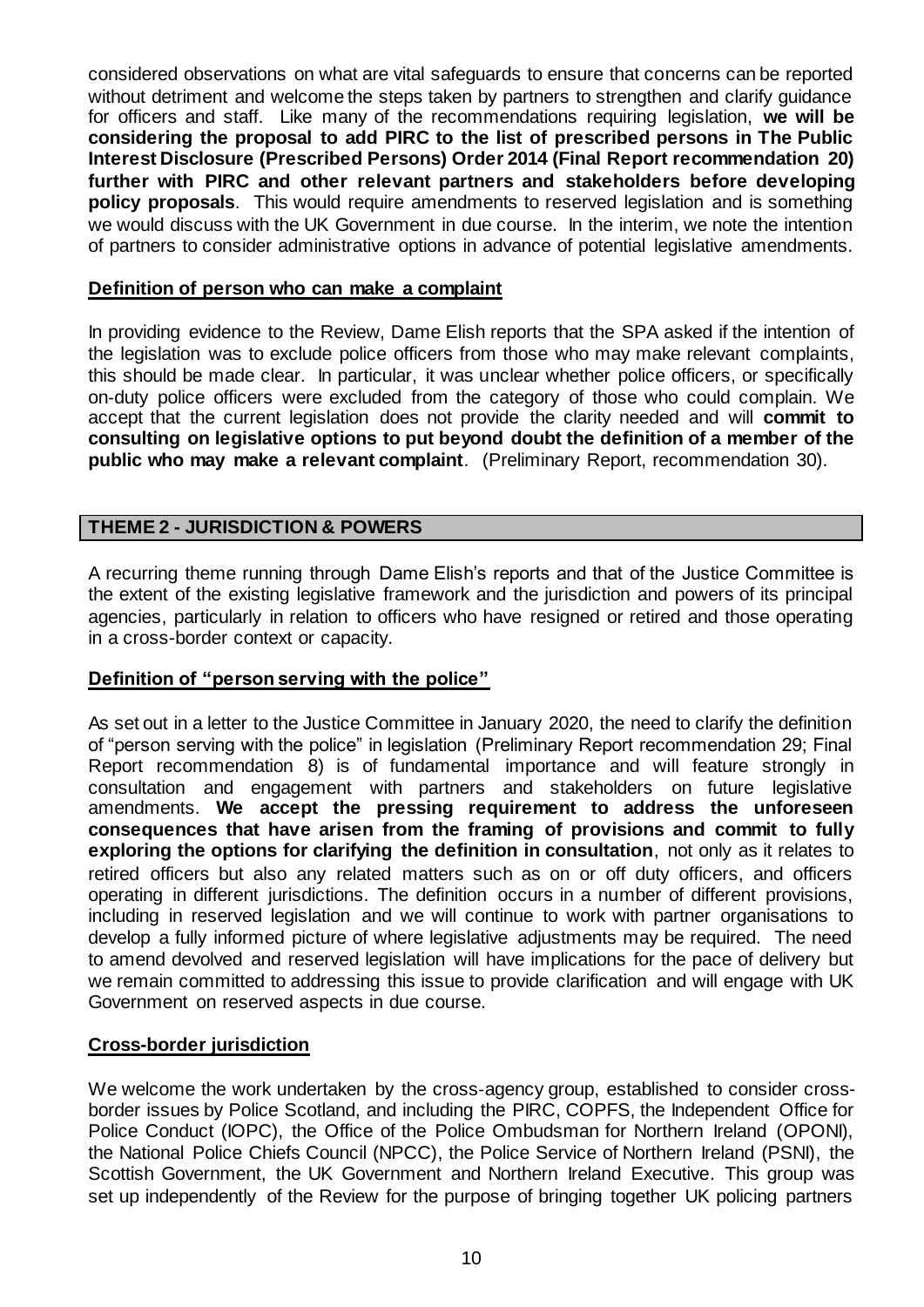to work through cross-border jurisdictional matters when police officers operate outwith their home country on mutual aid or cross-border operations. **We are aware the current legislative framework does not provide powers to the PIRC to investigate incidents involving officers from other territorial forces operating in Scotland and are committed to developing legislative proposals to address this, which will be subject to consultation with counterparts in other jurisdictions** (Final Report recommendation 81), as part of a wider suite of amendments. In the meantime, in the absence of legislation, partners have taken a collaborative approach in pulling together a draft agreement setting out the key principles, with actions for relevant organisations to support a collaborative approach until any new legislation can be put in place. We join Dame Elish in commending policing partners across the UK for this excellent example of collaboration.

#### **Wider powers for the PIRC**

We welcome the recommendations that have been made by Dame Elish to increase the current powers of PIRC, recognising PIRC has the people, skills and the values of integrity, impartiality and respect. Neither we nor Dame Elish believe the PIRC is toothless but recognise the report has identified where the role of PIRC could be further enhanced.

**As mentioned, we view these recommendations favourably and will consider with the Commissioner and other partners the proposals put forward for enhancing the role of PIRC by providing additional statutory powers** (Final Report Recommendations 13, 37 and 38; Preliminary Report recommendations 7 and 22).

## **THEME 3 - GOVERNANCE & ACCOUNTABILITY**

Under this theme, we intend to cover recommendations relating to the governance and accountability of the PIRC; some of the proposals relating to the SPA's Complaints and Conduct Committee's scrutiny of performance; and the role of Local Scrutiny Committees in considering complaints handling within local areas. By way of context, we provide an outline of work underway to strengthen governance within the wider policing landscape.

#### **Governance roundtable**

We established the **Policing Governance Roundtable** to explore and address issues raised by stakeholders around the governance and accountability of policing in Scotland, to identify where improvements and refinements are required and to take forward action, either collectively or individually, to address any issues identified.

Chaired by the Cabinet Secretary for Justice, membership includes Audit Scotland, Her Majesty's Chief Inspector of Constabulary in Scotland, the Scottish Police Authority, the Chief Constable, and the Police Investigations and Review Commissioner. The Roundtable provides an important forum to discuss continuous improvement in the system and to consider collective and individual actions where necessary. The Roundtable's current focus includes the identification of actions to be taken to address possible issues arising.

The Roundtable has also discussed ways of reaching beyond the membership of the group, being clear that, in undertaking its work, the Roundtable should have due regard to others with an interest in the policing of Scotland. There is unanimous agreement that engagement with civic society is essential however; there is also awareness of a range of already existing fora that would be important to assist in reaching out to groups. For example, the work of the Independent Advisory Group, (chaired by John Scott QC and set up to review Police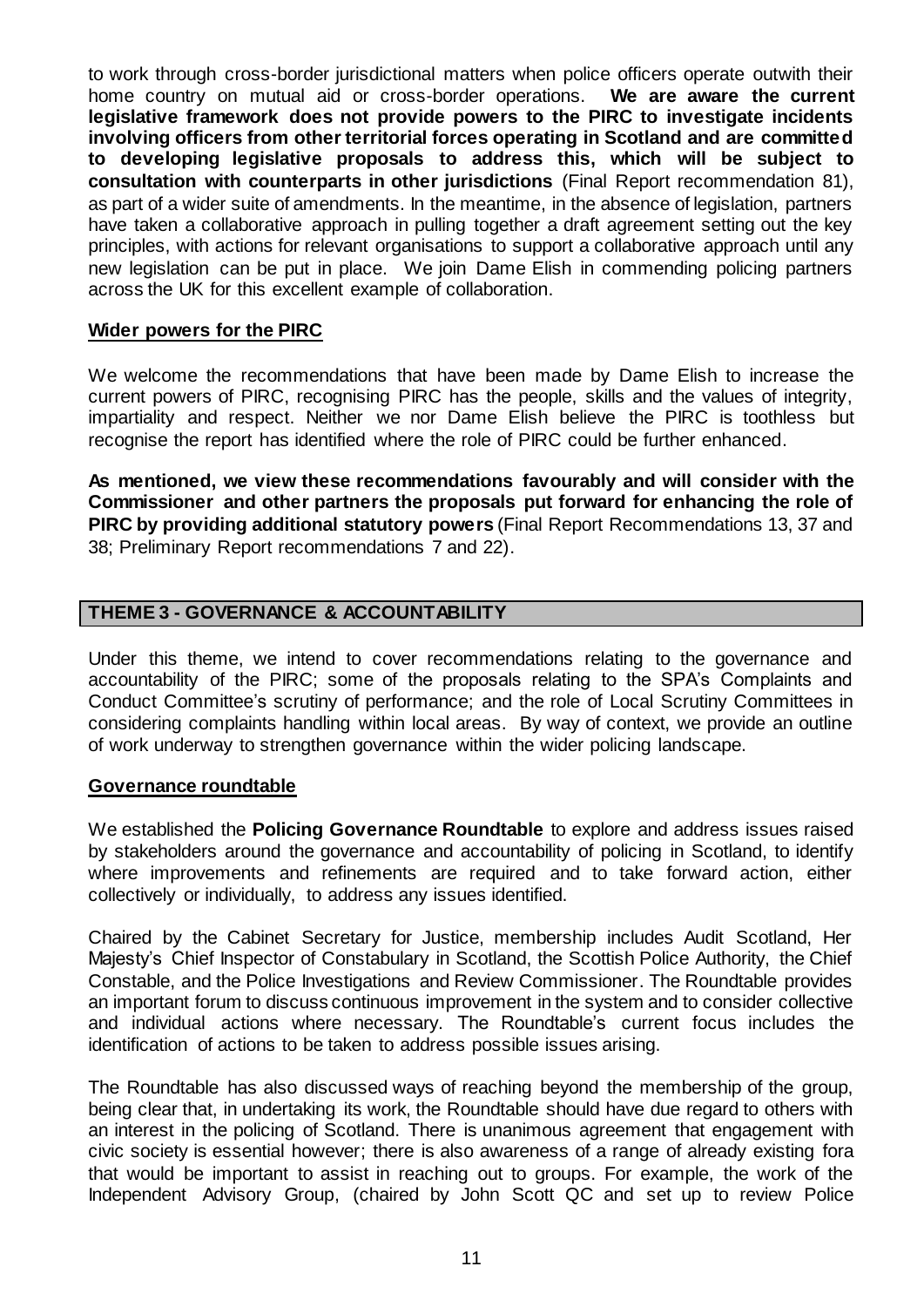Scotland's use of new temporary police powers to tackle coronavirus), has created further opportunities for regular discussions with a range of interests, specifically around governance issues. The Roundtable will meet three times throughout 2021, with any identified actions progressed more quickly if necessary.

# **PIRC governance**

In its Post Legislative Review, the Justice Committee raised the issue of the accountability of the PIRC and in both Reports, Dame Elish provides a detailed assessment, recommending changes to PIRC, setting out a rationale for moving from the current governance and accountability structure. **We will consider all the options to ensure the PIRC is adequately supported to carry out its role, including options to enhance the current governance and accountability model.** Any changes to the current governance and accountability structure would need to be necessary and proportionate.

We are committed to ensuring that PIRC is adequately supported and resourced to be able to continue to deliver its functions, both at present and in the future as PIRC take on any additional suite of statutory powers, as recommended within the Reports.

Meantime, the Commissioner is looking at current staffing structures, to consider changes that could be made by PIRC as an employer that would not require changes to legislation. In addition, she has appointed new members and a Chair to its Audit and Accountability Committee.

For the recommendations that would require legislation, **we will engage with others as necessary ahead of developing proposals for any amendments to current legislation with regards to the governance and accountability of the PIRC** (Final Report recommendations 34 and 35; Preliminary Report recommendation 21).

## **Scrutiny of complaint handling performance**

Scrutiny of performance is an essential element of good governance and accountability, to provide assurance that lead organisations are delivering their statutory functions and that systems and processes are working effectively. In her Final Report, Dame Elish makes a number of recommendations for improvement of complaint handling performance, including a recommendation that the PIRC publish its performance against targets for its Complaint Handling Reviews (Final Report recommendation 45). While **this is an operational matter for the PIRC we can confirm that performance against targets are already published within the PIRC annual report, so we consider this recommendation to be complete**.

More broadly, there are a number of recommendations relating to Police Scotland's reporting of performance in complaint handling and the SPA's scrutiny of that performance through its Complaints and Conduct Committee. **These too are operational matters for Police Scotland and the SPA and we welcome their commitment to exploring options to improve scrutiny of performance and confirmation that this joint working will involve the PIRC too** (Final Report recommendations 29, 59, 78 and 79).

## **Local Scrutiny Committees**

Under the 2012 Act, local authorities were given powers to hold Police Scotland Local Commanders to account for the policing within their local communities. This already includes a power to request information on complaints in their local areas. The Scottish Government acknowledges the importance of local accountability and would welcome any steps to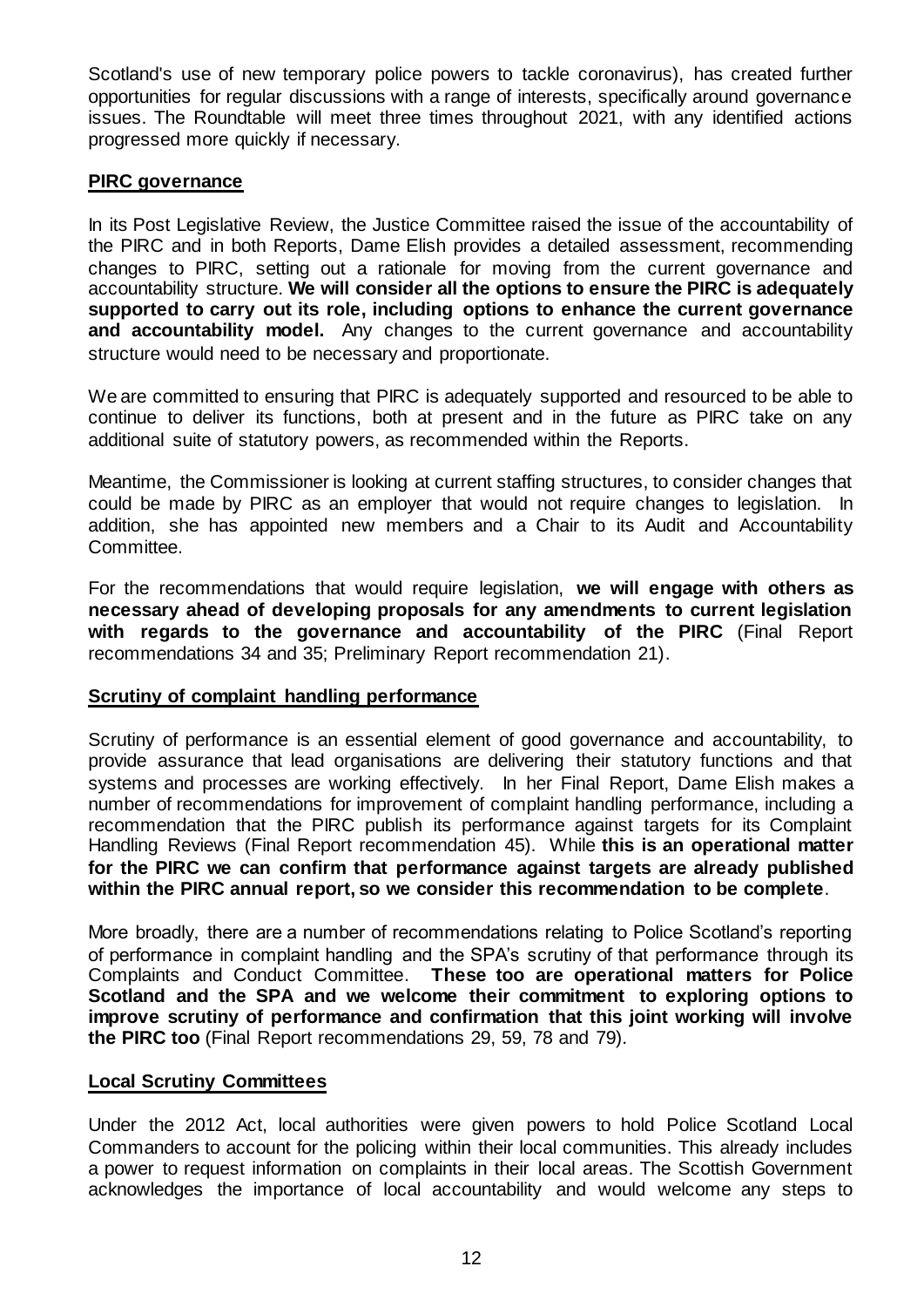strengthen it. This is something to be considered by the local scrutiny committees in the first instance and is due to be discussed at the next **COSLA Police Scrutiny Conveners' Forum**  on 4 March 2021**. We look forward to receiving feedback from this meeting**.

# **THEME 4 - TRANSPARENCY & ACCESSIBILITY**

Closely linked to governance and accountability is the theme of transparency and accessibility. Complexity and lack of clarity were features of complaints handling systems observed by both Dame Elish's Review and the Justice Committee. **We are committed to working with Police Scotland, the SPA and PIRC to ensure we have a complaints system in place which is fair, accountable, transparent and accessible to everyone**. As Dame Elish states it should be easy to complain, easy to get a response and easy to learn the lessons. More broadly, there is more we can all do to ensure our approach and language are clear and accessible. As part of this commitment, we intend to provide updates on progress in an accessible and transparent way, as described in the *Reporting Framework section.*

Within Dame Elish's Final Report she highlights the importance of transparency, confidentiality and the role of the media. Highlighting concerns around Article 8 of ECHR (respect for private and family life), around striking the right balance of rights which the media and organisations should take into account, particularly when dealing with serious incidents and at the early stages of senior misconduct cases. This was an area raised during the early stages of the Review, to which PIRC responded to in 2018 and we welcome the change to previous practice, with the decision not to publish information or comment on senior misconduct cases.

We will return to findings relating to the framework for managing misconduct, and senior officer misconduct allegations in particular, under the theme of Conduct and Standards. Under this theme, we consider recommendations for enhancing transparency around the work of the SPA's Complaints and Conduct Committee and progress towards improving information on routes for complaint, to make them more accessible to the public but also greater transparency for officers who are the subject of a complaint.

Dame Elish makes six recommendations in the Final Report and two recommendations in the Preliminary Report which relate to transparency and accessibility and **we are pleased to note there is agreement by partners to make improvements to deliver on the intent of all recommendations and plans are in progress to take these forward:**

- PIRC is in the process of updating its website to make it clearer that a member of the public can take a complaint to the Scottish Public Services Ombudsman (SPSO) if they are dissatisfied (Final Report recommendation 36) and will continue to refer individuals to SPSO if they remain unsatisfied when responding to letters of complaint.
- Police Scotland has commenced work on its website and a review of complaint resources to enhance public engagement and messaging which better publicises the ability to make a complaint or give feedback. This also includes reviewing the Know Your Rights section of the Police Scotland website, which is particularly aimed at young people (Final Report recommendations 48 and 49; Preliminary Report recommendation 8).
- Police Scotland has agreed a nationally consistent process to ensure officers are made aware they are the subject of a complaint (Preliminary Report recommendation 6).
- PIRC, COPFS, Police Scotland and the SPA have committed to working to better publicise the ability to report a complaint of a crime by a police officer directly to the Criminal Allegations Against Police Division (CAAP-D) of COPFS (Final Report recommendation 46).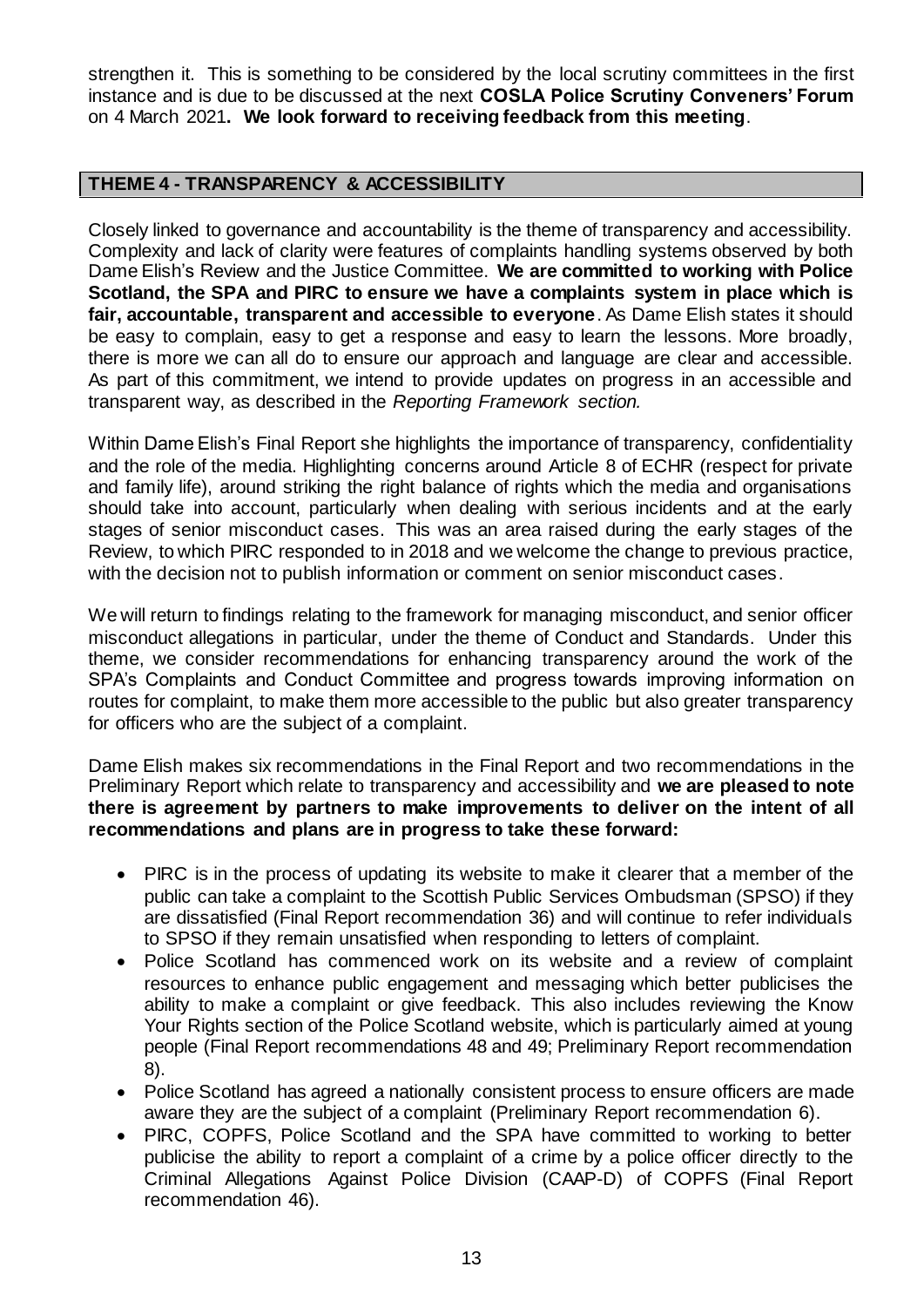- The SPA is developing proposals to share more of the substantive discussions of how Police Scotland is being held to account in the Complaints and Conduct Committee minutes and to include the content of private minutes where appropriate (Final Report recommendation 30).
- The SPA is also developing proposals for reporting on the Complaints and Conduct Committee's scrutiny function in the SPA Annual Report (Final Report recommendation 31).

### **THEME 5 - EQUALITY, DIVERSITY & INCLUSION**

Our vision, as set out in the Race Equality Framework for Scotland, is for a fairer Scotland where people are healthier, happier and treated with respect and where opportunities, wealth and power are spread more equally. We want to ensure that this vision is achieved equally for all, helping to build a Scotland where we all share a common sense of purpose and belonging. Delivering on this vision is not the work of Scottish Government alone; it requires concerted effort by all public bodies, third sector and community organisations working in partnership with community groups and individuals.

Eliminating discrimination is critical to ensuring we have a fair and equal justice system. We take extremely seriously the evidence presented by Dame Elish of concerns raised by members of the public and police officers of discriminatory conduct and attitudes within Police Scotland. As Dame Elish observes, it is a reminder that in the police service - and in the wider community - attitudes have not necessarily changed as much as we like to believe. The findings of the Review are a stark reminder that we cannot be complacent and those of us in public service, including policing are, quite rightly, held to a high standard.

#### **We welcome the strong statements and swift action from the Chief Constable, Iain Livingstone and the SPA Vice Chair, David Crichton, condemning racism and discrimination and reinforcing the importance of diversity and inclusion within policing**.

Police Scotland has confirmed that it intends to address the diversity, equality and inclusion recommendations in the report and recognises the need for bespoke governance to oversee the work, being clear on concrete outcomes, and having metrics in place to capture and measure progress. Work to commission an independent review of equality matters (Final Report recommendation 18) is in the early stages of development; HM Chief Inspector of Constabulary in Scotland (HMICS), Gill Imery and DCC Professionalism and Assurance, Fiona Taylor are in direct dialogue to shape the work ahead. **While acknowledging this is for Police Scotland to take forward, we support this work and that of wider partners, recognising this as an issue which affects the whole justice system.** 

As HMICS has observed, issues of diversity and equality are important at any time, but have been amplified in recent months by the varying degrees of impact of COVID-19 on different groups, and by protests around the world about racism in society. In the next phase of inspection of Training and Development, **the Inspectorate will be looking specifically at the recruitment, retention, development and promotion of under-represented groups**.

Within the justice system, there are a range of organisations at a national and local level who work with victims, witnesses and offenders to support safe and cohesive communities. It is therefore vital that we look across the whole system to understand the perspective and differential experiences for minority ethnic groups and work to develop evidence-based solutions to address the issues. The Scottish Government's Justice Board, which brings together partners from across the justice system, has set up two separate groups: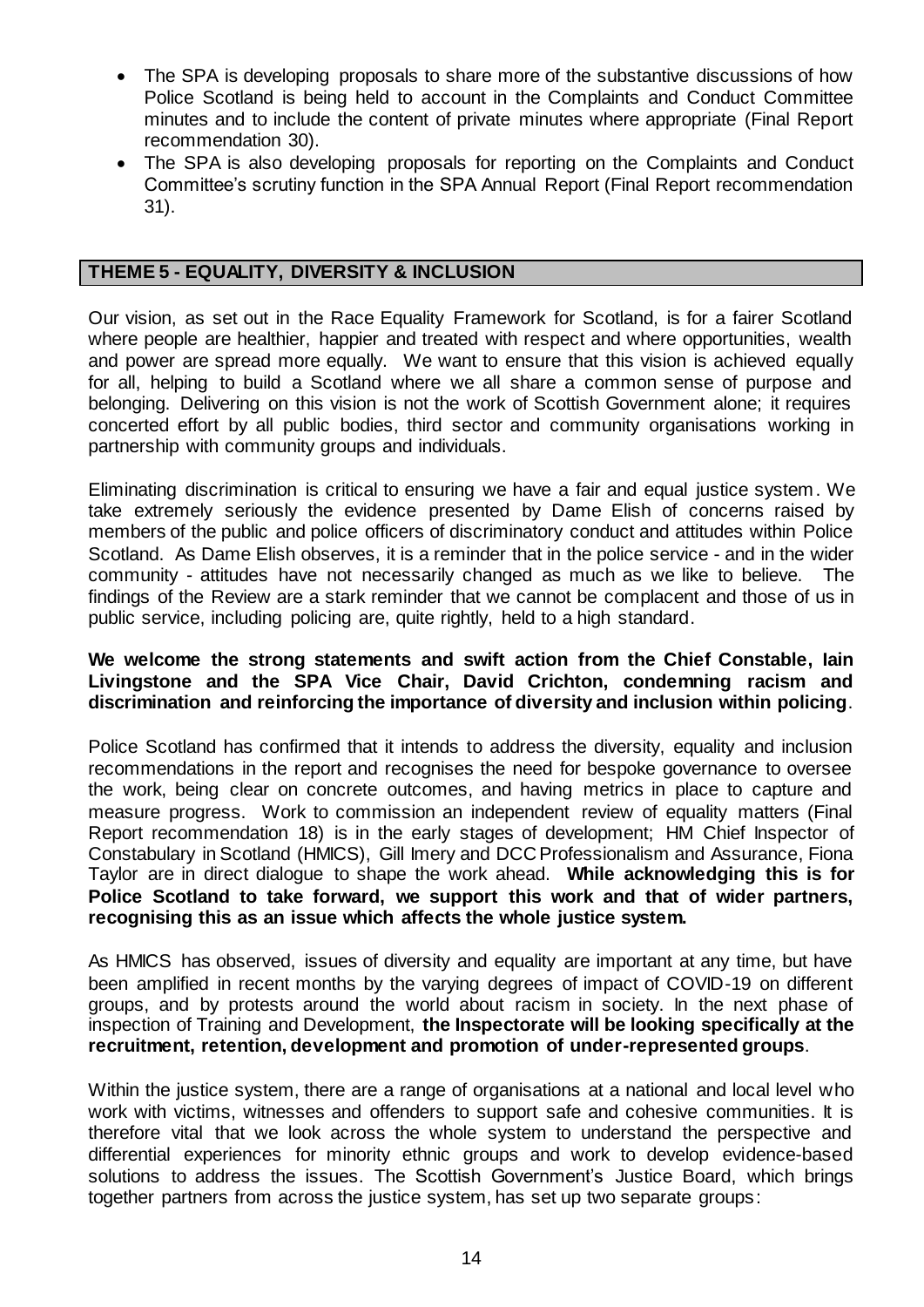- the **Cross Justice System Race Data and Evidence Group** is working to improve both the collection and reporting of race data and evidence on people's interactions with the justice system; and
- the **Cross Justice Working Group on Race and Workforce** is reviewing the diversity of those who work within Scotland's Justice sector to assess the extent to which opportunities are spread equally.

The work of these two groups will run concurrently and there will be clear links established to ensure that evidence generated from both groups is shared and considered, as this will support delivery of the groups' aims.

While the focus of the two working groups is on race equality and extends beyond policing, we will explore opportunities for shared learning and collaborative working towards common goals. In terms of workforce, there is a clear read across to Dame Elish's recommendations for better understanding and supporting officers and staff who experience discrimination (Final Report recommendations 15 and 17), removing potential barriers to equal opportunities (Final Report recommendation 16) and to improving training in unconscious bias and the impacts of discrimination (Final Report recommendation 66). On evidence, there will also be links to proposals to improve the collection, use and analysis of diversity data (Final Report recommendations 5, 19 and 60).

All of these recommendations are essentially operational matters for Police Scotland but they are of fundamental importance to the Scottish Government, Crown Office and all partners. Prior to publication of the Final Report, members of the Strategic Oversight Group for Police Complaints and Investigations undertook to identify options for improving the diversity data they collect as part of their own complaints and investigations processes. In addition to the work Police Scotland is taking forward, both the PIRC and SPA have signalled their intention to consider how the recommendations directed to Police Scotland can be applied within their own organisations and PIRC is seeking to identify best practice from its counterparts in other jurisdictions in relation to discrimination (Final Report recommendation 44).

The collective ambition of partners to address the challenging findings in this Review and go further - to act as an accelerant to drive wider change - is to be welcomed and endorsed. **We commend the commitment of partners across the policing landscape to tackling discriminatory conduct, attitudes and cultures; to improving the diversity of our workforces; and enhancing the quality of our data, to better understand and serve the needs of our communities.**

## **THEME 6 - CONDUCT & STANDARDS**

**We welcome recommendations in relation to improving gross misconduct procedures and recognise that further discussions, consultation and engagement will be required to develop legislative proposals**.

The Justice Committee's Post-Legislative Review identified a number of issues relating to officer conduct legislation and practice, many of which were picked up by the Review. In working through these complex issues, Dame Elish has set out a framework for managing misconduct, and senior officer misconduct allegations in particular, and **we will give full consideration to the suite of options to improve gross misconduct procedures and also the transparency in conduct processes. In developing proposals for the Primary and Secondary legislation required and considering the detail of the legislative framework,**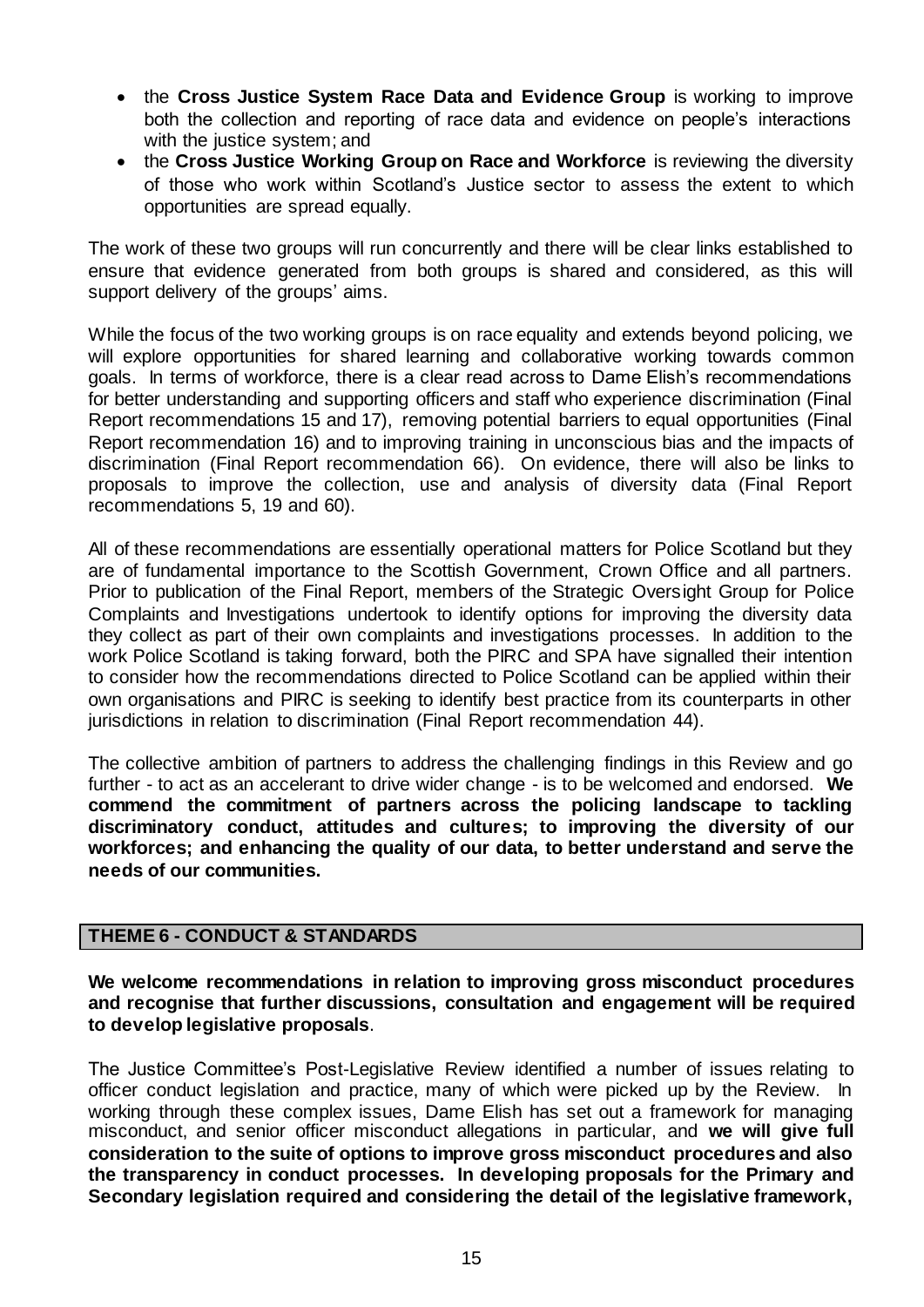# **there will be extensive engagement with police staff associations, who will be able to provide insight and expertise from the workforce perspective**.

Following Primary legislation, we will develop proposals for a revised set of Conduct Regulations, seeking to implement the outcomes set out by Dame Elish, providing police officers with a fair and proportionate misconduct process that also takes account of the needs of transparency for the communities they serve. As we engage with partners and staff associations, there will be scope to consider alternative approaches and mechanisms for delivering these outcomes, to ensure the rights of all involved in these processes are respected and protected.

The **Scottish Police Consultative Forum (SPCF)** will ensure appropriate consultation is carried out with police staff associations, for Ministers to take account of any representations made at the SPCF, under sections 52 and 54(2) of the 2012 Act.

#### **Gross misconduct processes and procedures**

Any allegation of misconduct against a police officer must be taken seriously, investigated thoroughly and dealt with impartially. However, the role of our police officers in protecting our communities, means the nature of their interactions is unique and this must be considered carefully in any move to increase public involvement.

Dame Elish has set out a framework that strengthens the investigation of alleged Gross Misconduct by police officers. Within the recommendations, **we will consider the legislative changes needed to extend the current 'Barred List' used in England and Wales, to Scotland, recognising the need to consult widely with staff associations and engage with counterparts in other jurisdictions**, where reserved legislation may be required for cross-border reciprocal arrangements (Final Report recommendation 24; Preliminary Report recommendation 28). **We will also consider and consult on proposals relating to the Gross Misconduct processes for serving and former officers**, to weigh up options for allowing proceedings to continue, or commence, after the resignation of officers and provide officers and the public with a resolution to all Gross Misconduct proceedings (Final Report recommendation 22).

**We will also consult on legislative proposals to have all Gross Misconduct hearings chaired by an independent legally qualified chair, with an avenue of appeal to the Police Appeals Tribunal** (Final Report recommendations 27 and 28).

**We will give careful consideration to the level of transparency needed for Gross Misconduct hearings**, **with detailed consultation** to fully work through all of the implications of providing the ability to have public hearings, taking account of the sensitivities involved in officer misconduct.

We will look at the procedures for the suspension of officers during misconduct investigations (Final Report recommendations 41 and 57; Preliminary Report recommendation 18) and **bring forward proposals for consultation, to provide a statutory footing for options available to Police Scotland, PIRC and the SPA when considering the suspension of an officer**.

## **Senior Officer Conduct & PIRC**

Dame Elish has recommended a number of changes to Senior Officer conduct procedures and to the governance of the assessment and investigation of allegations of misconduct by Senior Officers. We are grateful for the Review's detailed analysis of procedures that have in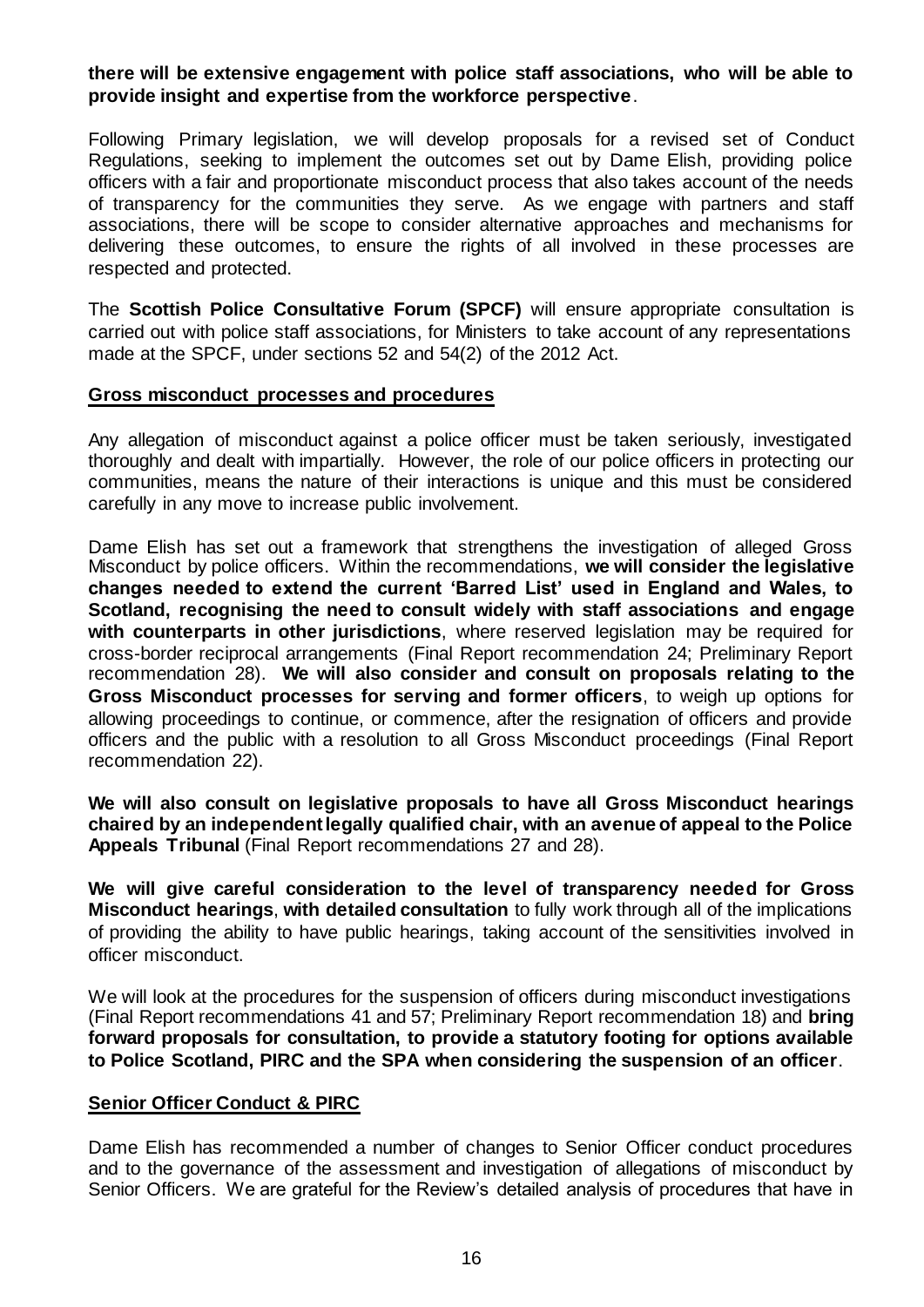the past been the subject of debate and consider the proposals put forward to provide a strong basis on which to build improvements.

**We will consult on the legislative options for the transfer of the statutory preliminary assessment function, from the SPA to the PIRC,** which would allow PIRC to assess allegations and to take forward Senior Officer conduct proceedings where appropriate (Final Report recommendations 25, 39 and 40; Preliminary Report recommendation 19). This will include assessing the resource implication if PIRC were to take on responsibility for Senior Officer misconduct proceedings, including the initial consideration of allegations; the preliminary assessment; and the referral of cases to COPFS or to a misconduct hearing heard by an independent legally chaired panel. In considering the recommendations, we will seek to ensure the transparent and independent governance of Senior Officer conduct.

**We welcome the improvement work already undertaken by the SPA and PIRC, on the preliminary assessment process for Senior Officers**, in advance of legislation, which will provide any statutory underpinning that may be required (Final Report recommendation 26; Preliminary Report recommendation 16). PIRC and the SPA have signalled their intention to progress work to agree a proportionate approach to the preliminary assessment until such a time as decisions on potential legislative amendments are made.

## **THEME 7 - TRAINING & HR**

Throughout both reports, Dame Elish emphasises the importance of training and review of working practices to improve processes and the experiences of those engaging with the police complaints, investigations and misconduct systems. It is critical that all staff and officers are able to deal with complaints empathetically and knowledgably and while making a number of recommendations for improvement, Dame Elish also commends the commitment to training across the organisations.

# **Training**

All partners have welcomed the recommendations on training, recognising the need for the staff with the right skills and are committed to taking these forward. **Training and HR are primarily operational matters for each of the organisations to take forward internally, with no legislation required and we are pleased to see progress already underway:** 

- Police Scotland has introduced an induction package for all officers and support staff in its Professional Standards Department (PSD). This will be developed further into a full day of training (Final Report recommendation 6).
- Police Scotland has appointed a training coordinator to help maintain momentum and liaise with partners on training opportunities (Final Report recommendation 62).
- As part of the national training programme, police probationers are given an overview of the role of the PSD with a focus on Standards of Professional Behaviour (Preliminary Report recommendation 9).
- Police Scotland will review training on how to deal effectively with individuals who display mental ill-health symptoms or related behaviours (Final Report recommendation 67), with PIRC also considering the provision of mental health training to staff.
- PIRC, Police Scotland and the SPA continue to work together to develop joint training and explore best practice (Final Report recommendation 65).
- PIRC has agreed to identify and develop training opportunities for its staff, in collaboration with partners, with options for work shadowing to be explored when COVID-19 restrictions allow (Final Report recommendation 63) and in-house expertise used to deliver internal training on the law of evidence (Final Report recommendation 64).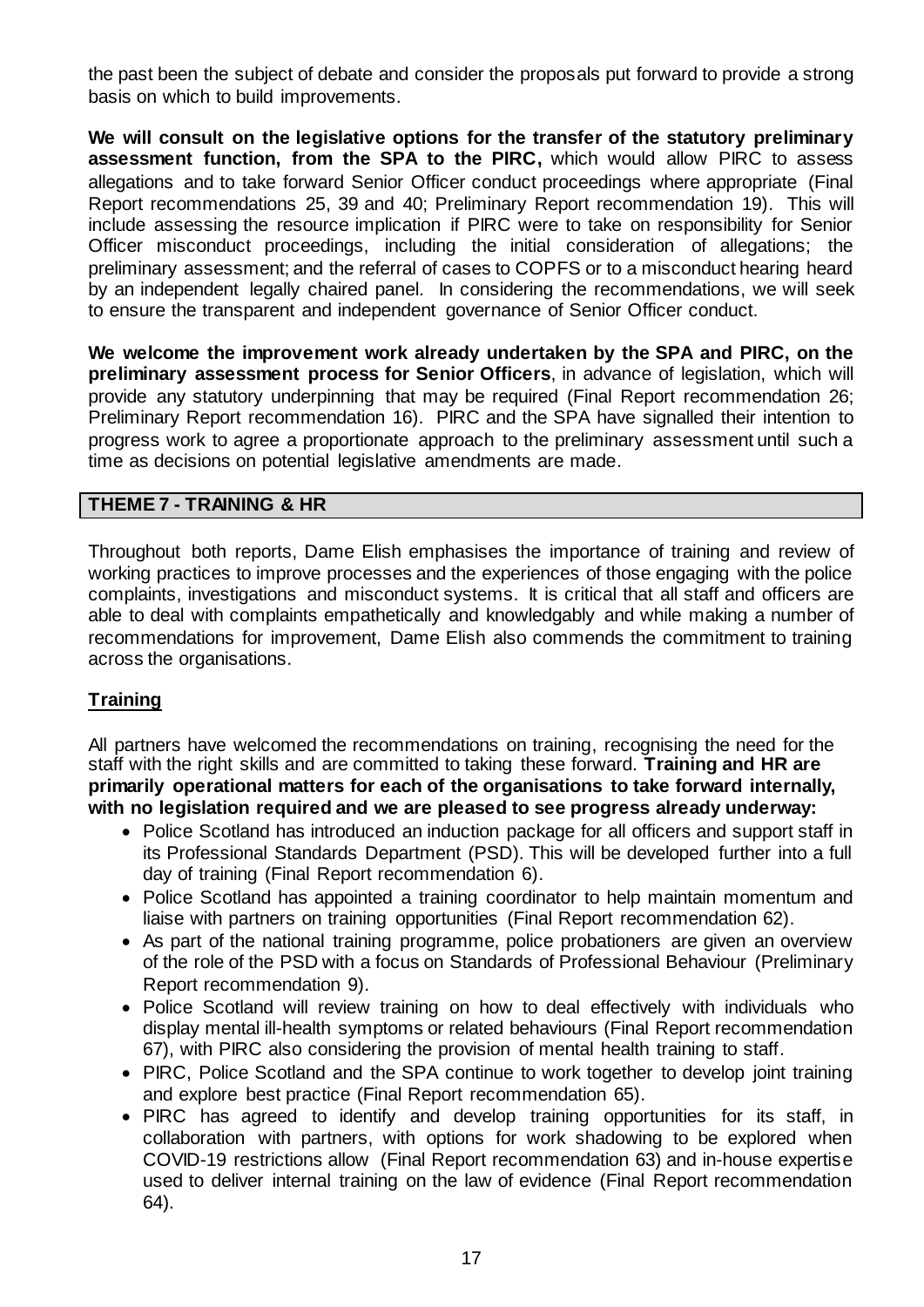# **HR & Workforce**

Implementation of the recommendations relating to HR are operational matters for the organisations involved. **We welcome the publication of Police Scotland's first Strategic Workforce Plan (SWP)** on 22 January 2021. This plan has been developed to ensure that the service is best placed to meet changing demands and serve Scotland's communities. It will be an important tool to support Police Scotland and the SPA to ensure they have the right people with the right skills in the right places. The SWP links in to the recommendations in Dame Elish's Reports, with the SWP including issues such as rank ratios, diversity and inclusion, and training (Preliminary Report, recommendation 3). For that reason, we won't go into further detail on specific recommendations but note that Police Scotland is reviewing workloads and supervisory ratios (Final Report recommendation 11), further enhancements to the process for assessing officers readiness for promotion (Final Report recommendation 14), and **we welcome steps taken to improve mediation and grievance procedures** (Preliminary Report, recommendations 4 and 9).

In relation to the proposal for non-police officers to replace officers in PIRC (Preliminary Report recommendation 24), this is clearly an operational matter for the PIRC and **we note the positive trend to recruit investigators from other investigative backgrounds and PIRC's commitment to continuing this trend particularly through its investigative trainee programme**.

## **THEME 8 - EFFICIENCY & EFFECTIVENESS**

It is essential that complaints are investigated fairly and that everyone works together to reduce any barriers, delays and to improve systems and learning to help those raising the complaint and those being complained against. As detailed in the Terms of Reference for the Review, effectiveness and efficiency are principles that should underpin any complaints system and this was reflected in the Justice Committee's Post Legislative Review.

Throughout both Reports, Dame Elish identified a number of areas where greater efficiency and effectiveness could improve the complaints process and elements of these feature in many of the recommendations, with learning for all partners. We welcome the steps taken by the Chief Constable who has approved a revised operating model which will see all complaints across Scotland being handled within Professional Standards from the new financial year (April 2021). This will ensure that staff with the right skills and appropriate training progress all complaint matters appropriately and will be the platform on which Police Scotland can build and develop many of the other recommendations from the Review.

## Again, **these recommendations are mostly operational matters for partners to take forward and we note the important progress underway:**

- As part of its new operating model, Police Scotland has developed a revised frontline resolution (FLR) process which is in the final stages prior to implementation. Impacts of this new measure will be monitored and kept under review (Final Report recommendation 9).
- Partners agree on the importance of engaging with the SPSO to understand where they can contribute and help improve the process. This will be progressed through the Strategic Oversight Group (SOG) (Final Report recommendation 68).
- PIRC and Police Scotland have been in discussion on benchmarking with other forces regarding time limits and PIRC aims to finalise statutory guidance early this year. There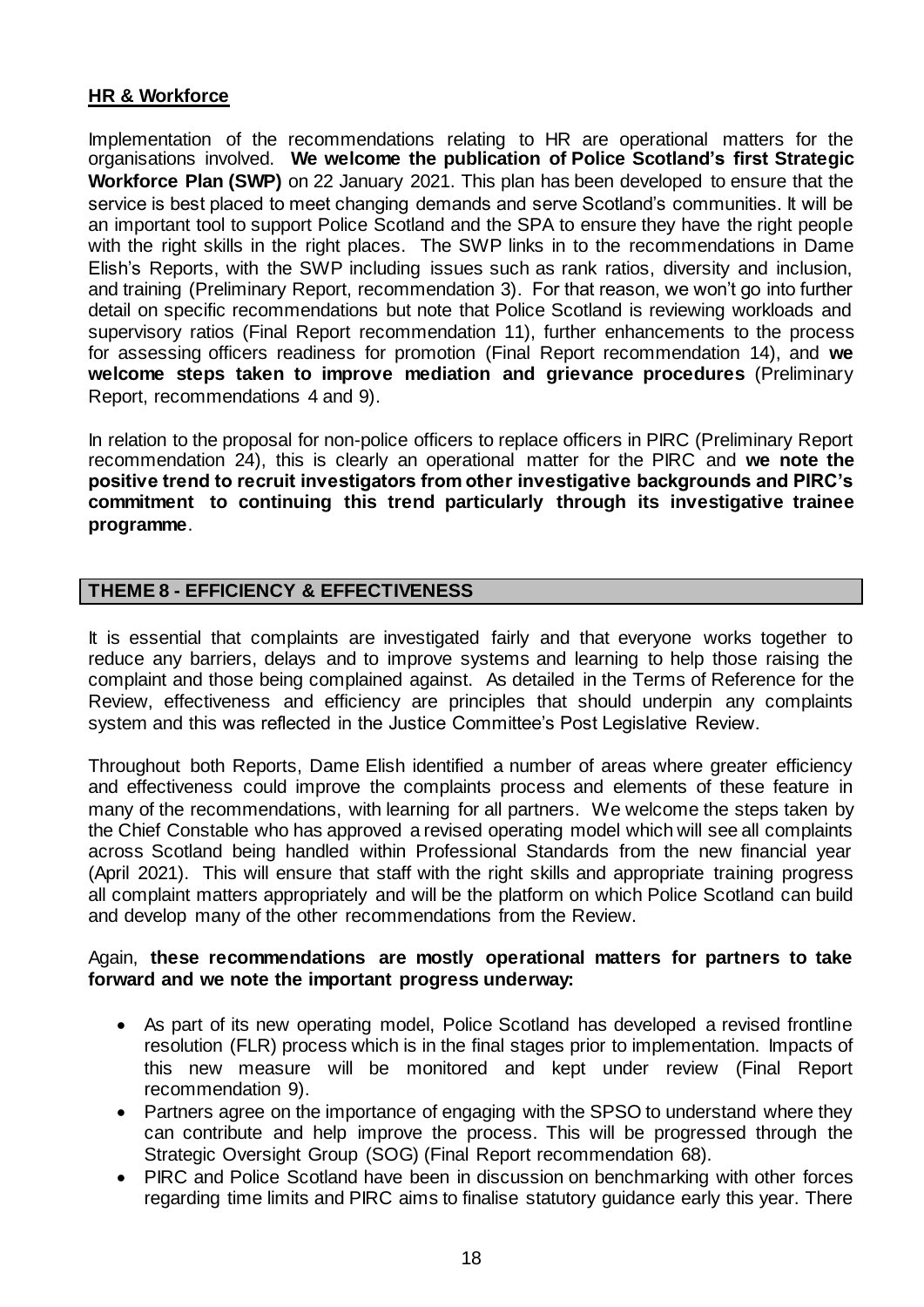is broad agreement that new arrangements could be implemented relatively quickly (Final Report recommendation 80).

# **Vexatious complainers**

As well as the recommendations in the Final Report, we are committed to continuing to working with partners on recommendations from the Preliminary Report published in June 2019. One of those recommendations called for the Scottish Government to consider the case for amending legislation to deal with vexatious complainers (Preliminary Report recommendation 13). However, in the Final Report Dame Elish welcomes the joint approach of Police Scotland, PIRC and the SPA on aligning their Unacceptable Action policies for dealing with vexatious or malicious complaints. **We will, therefore, continue to monitor the handling of vexatious or malicious complaints with partners and will revisit and consider if changes are needed when developing legislation.**

## **PIRC management and regional presence**

In her Preliminary Report, Dame Elish recommends a management review of PIRC be undertaken by an independent expert but in the Final Report, notes that **the Commissioner has made a number of significant changes and has indicated that PIRC may not require to pursue a management review**.

PIRC's Strategic Plan for 2019-22 and Business Plan 2020-21 set out clearly the commitment to continuous improvement from the strategic priorities and measures to increase public confidence in policing through independent scrutiny of action taken and how complaints by members of the public are handled. The most recent PIRC Annual Report, 2019-20, which published on 16 November 2020, highlights progress and steps implemented to enhance service delivery and public confidence in policing in Scotland. These include streamlining internal processes, increases in staffing and opportunities for Review staff to diversify their role, including audits. PIRC has continued to undertake stakeholder engagement and training with partners around its role on Complaint Handling Reviews, emphasising the importance of learning and development to nurture a more learning culture within policing. This is also true for investigations whereby they continue to publish twice yearly Learning Bulletins with justice partners.

In her Preliminary Report, Dame Elish recommended PIRC consider the case for creating a regional presence to enhance its capacity to respond immediately to the most serious incidents wherever they occur. This is an operational matter for PIRC. As Dame Elish notes in her Final Report, **PIRC has a Memorandum of Understanding with Police Scotland which provides that Police Scotland will secure the scene of the incident with the PIRC taking over on arrival. Dame Elish has made further suggestions in the Final Report; however, PIRC does not consider at this time a regional presence is required**.

## **Body-worn cameras**

Another recommendation from Dame Elish's Preliminary Report relates to the roll-out of bodyworn cameras (Preliminary Report recommendation 11), which could enhance the evidential basis for investigations and potentially have a deterrent effect. The issue of body-worn cameras is a policy and operational decision for Police Scotland, acting under the oversight of the SPA. It is important that the service continues to gather and manage evidence efficiently, appropriately, and in a way which supports victims and witnesses during the investigation process. Body-worn cameras could fundamentally change how evidence is captured and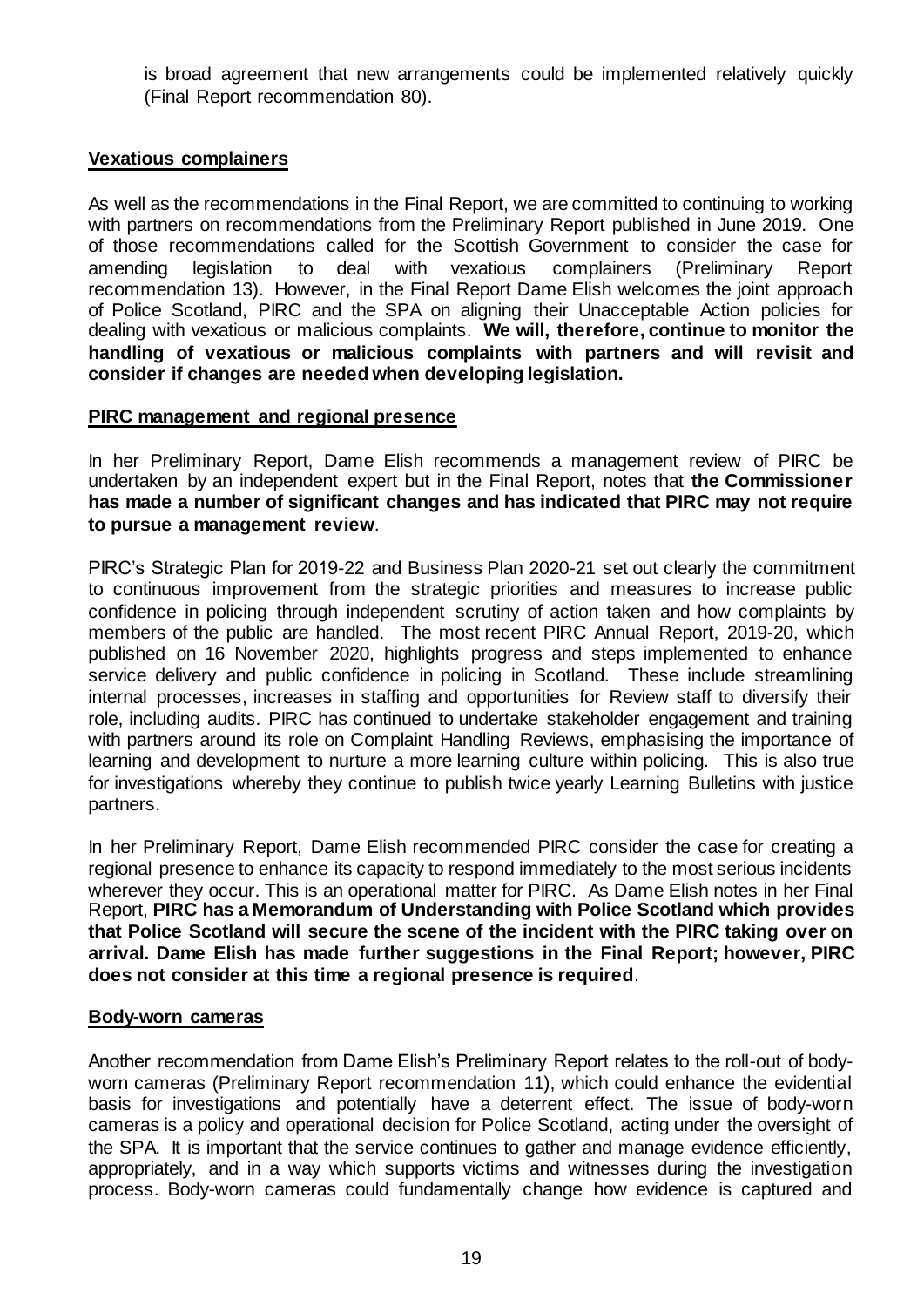shared. The Government is supportive of the use of Body Worn Cameras for Police Officers; we will work with justice partners to understand its costs and benefits across the whole criminal justice system. . **We welcome Police Scotland's on-going work to adapt to changes in society, including the use of technology which can present both challenges and opportunities.**

The Cabinet Secretary has invited Dr Elizabeth Aston, in her capacity as Chair of the **Independent Advisory Group (IAG) on New and Emerging Technologies in Policing,** to consider the issues identified by Dame Elish in relation to the operational rollout of Body Worn Cameras.

**We have provided one off funding of £0.5m in 2021-22 to the SPA, to support the use of body-worn cameras**.

## **Mental Health**

We note Dame Elish's observations regarding NHS accident and emergency facilities and remain committed to improving mental health services in Scotland, as set out in the Mental Health Strategy 2017-2027, assuring delivery through our Mental Health Delivery Board.

The Scottish Government's recently published **Mental Health – Scotland's Transition and Recovery Plan** prioritises modernising pathways into mental health services from primary and unscheduled care services. This includes our continued work with Health Boards and other partners to redirect emergency mental health presentations away from Emergency Departments by establishing Mental Health Assessment Services. There are now 13 of these services across Scotland, receiving positive feedback from patients, clinicians and other services such as Police Scotland. **We will continue to work with Health Boards to retain, develop and support Mental Health Assessment Services, as part of a broader approach to helping people with mental health needs or in distress**.

#### **THEME 9 - AUDIT & REVIEW**

Throughout the Review, Dame Elish emphasises the critical role of independent auditing and review in improving services and increasing public confidence in the police complaints and misconduct system; points also raised by the Justice Committee in its Review. As Dame Elish highlights, it is through audit, research and analysis that partners can develop a more preventative approach and reduce the volume of future complaints. As well as identifying opportunities for improvements, it is through audit and review that we will measure the impact of any changes or the implementation of recommendations. Although Dame Elish identifies questions relating to some of the practices in place, she also commends progress on auditing since the Preliminary Report was published in June 2019.

Although essentially **operational matters for partners, we welcome the recommendations on audit and review and commend PIRC, the SPA and Police Scotland for their commitment to progressing these quickly, where possible**. In particular, it is good to see where progress has been made since the Preliminary Report was published, including:

- The introduction of an annual multi-agency audit by Police Scotland focused on the complainer's journey.
- Additional funding received by the PIRC to enable it to increase the capacity of its Reviews team to undertake the various audits identified in the report (Final Report recommendations 7, 42 and 61; Preliminary Report recommendations 5 and 27).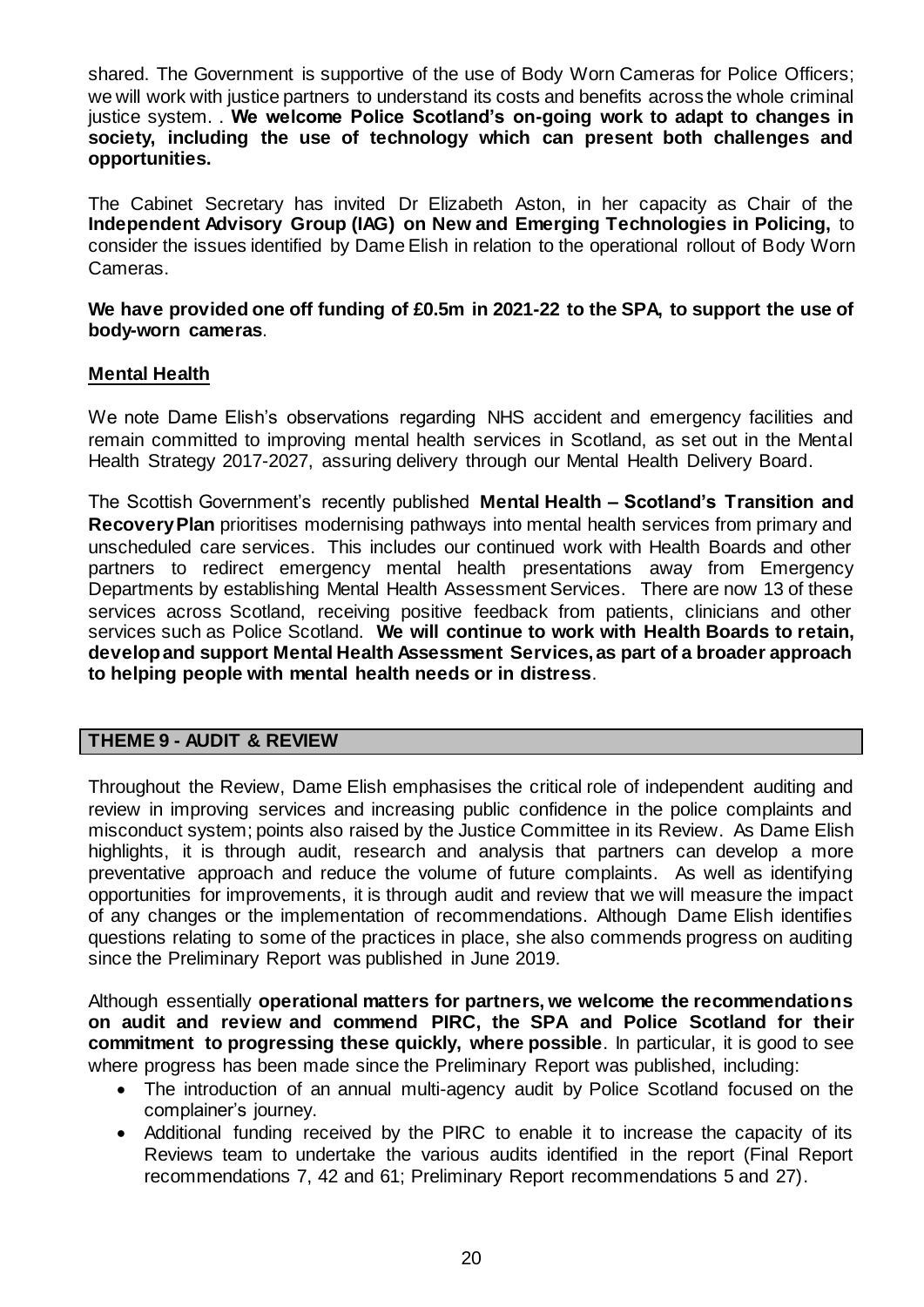- Coordinated response underway at the National Complaint Handling Development Group (NCHDG) on arrangements for an annual multi-agency audit of Police Scotland's complaint handling.
- PIRC will engage with Police Scotland on carrying out the next audit of the six stage complaint handling process or audit of frontline resolution.

#### **Review of mental health**

We recognise the need for, and the importance of, ensuring there is sufficient mental health support for those in police custody or who Police Scotland engage when in mental health crisis. There is agreement that HMICS, along with the appropriate health inspection or audit body, should conduct a review of the efficiency and effectiveness of the whole system approach to mental health. **We understand there needs to be further discussion on how best to take this forward including who will lead on this, how other partners are involved and how any provision is scrutinised. We will provide a further update on this recommendation as these discussions progress**.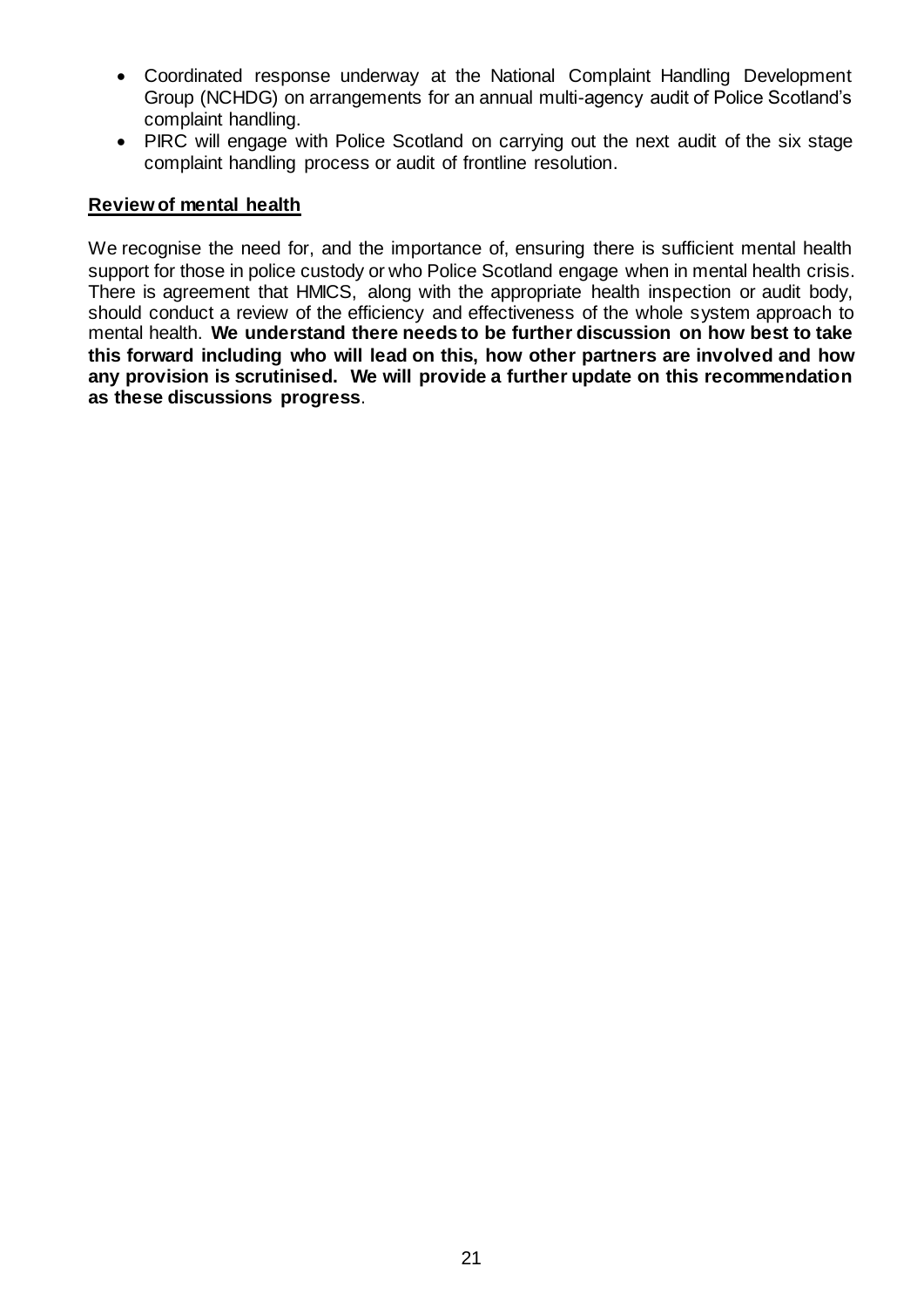# **PRIORITISATION & NEXT STEPS**

As we stated at the beginning: we do not underestimate the scale of the task ahead - but we are committed to delivering these improvements in partnership with stakeholders. Throughout this response we have regularly referred to our partners and it is important to stress this is very much a collaborative effort. There will be aspects for each of the respective organisations to lead on but we are confident that collectively, we share the ambition and commitment to deliver on the improvements needed.

However, it is equally important when making bold changes to the complaints and conduct system that we engage and consult with partners, stakeholders and communities in the wider sense, to ensure all views are taken on board and all approaches considered.

In communications with the Justice Committee and Sub-committee on Policing, we have emphasised that every effort would be made to make progress where possible, but that parliamentary time was key to making legislative changes, while acknowledging that such time is under a lot of pressure. We do, however, commit to bringing forward comprehensive primary legislation to cover the necessary legislative changes in a single instrument where possible, supported by secondary legislation where necessary, to avoid a piecemeal approach. We recognise the development and scrutiny of legislation will take time, requiring extensive consultation and, of course, will be subject to the outcome of Scottish parliamentary elections.

Together, with partners, we will continue to prioritise and progress implementation workstreams that are not contingent on changes to legislation, pressing ahead where there is a clear agreement on the options to be delivered and committing to working through options where further consideration is required. As we have reported in this response, there are already plans in progress to implement many of the recommendations. Where we have not reached a definitive position on the way forward, discussions will continue both between and within each organisation. The new governance structure will provide leadership, oversight and scrutiny and, most importantly, accountability and transparency to both the public and the Parliament on progress being made.

We would like to conclude by once again thanking Dame Elish for this comprehensive review and thanks to all who contributed to the Report, particularly keeping in mind the impact of the COVID-19 pandemic on all areas of society.

There are  $-$  and always will be  $-$  opportunities to improve the complaints handling and investigation process. We are confident that we have good systems for the handling of police complaints, investigations and misconduct but our aim is to have the gold standard. The Dame Elish report provides the foundation and a roadmap to get us there.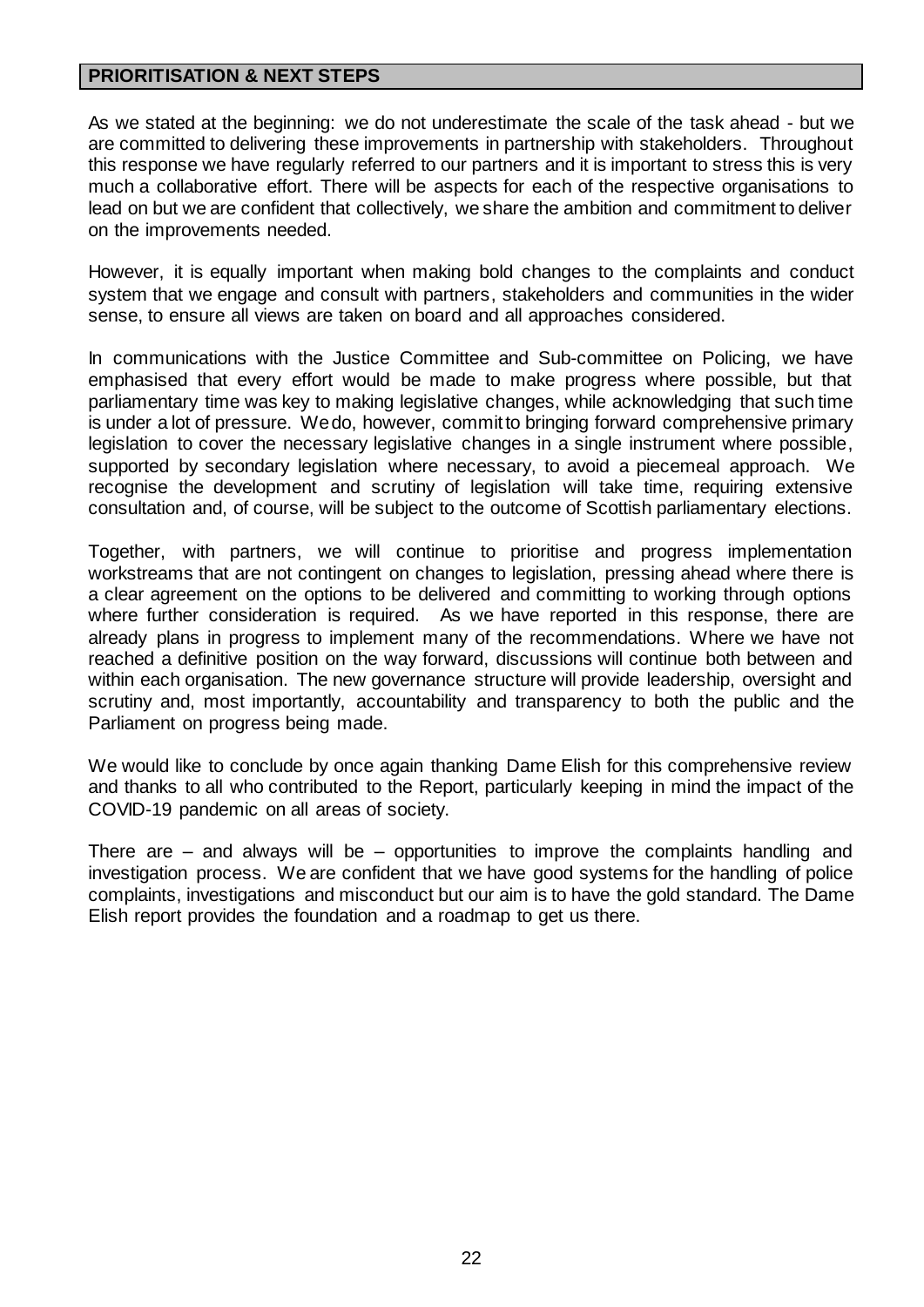# **Tables with recommendations organised by theme**

#### **REPORTING MECHANISM – THEMES AND RECOMMENDATIONS**

The table below outlines the themes agreed with partners and the recommendations that would be allocated to each theme. Where a recommendation states PR, these are recommendations from Dame Elish Angiolini's Preliminary Report which were still outstanding and not overtaken by the Final Report.

| <b>THEME - RIGHTS &amp; ETHICS</b> |                                                                                                                                                                                                                                                                                                                                                                                                                                                                                                                                                         |  |
|------------------------------------|---------------------------------------------------------------------------------------------------------------------------------------------------------------------------------------------------------------------------------------------------------------------------------------------------------------------------------------------------------------------------------------------------------------------------------------------------------------------------------------------------------------------------------------------------------|--|
| $\mathbf 1$                        | Police Scotland's Code of Ethics should be given a basis in statute. The Scottish<br>Police Authority and the Chief Constable should have a duty jointly to prepare,<br>consult widely on, and publish the Code of Ethics, and have a power to revise the<br>Code when necessary.                                                                                                                                                                                                                                                                       |  |
| 3                                  | Other than for pressing operational reasons, police officers involved in a death in<br>custody or serious incident, whether as principal officers or witnesses to the<br>incident should not confer or speak to each other following that incident and prior<br>to producing their initial accounts and statements on any matter concerning their<br>individual recollections of the incident, even about seemingly minor details. As<br>with civilian witnesses, all statements should be the honestly held recollection of<br>the individual officer. |  |
| 10                                 | The Scottish Government should propose amendment of the Police and Fire<br>Reform (Scotland) Act 2012 to the following effect: There should be an explicit<br>duty of candour on the police to co-operate fully with all investigations into<br>allegations against its officers.                                                                                                                                                                                                                                                                       |  |
| $\overline{12}$                    | The Scottish Government should consult on a statutory duty of co-operation to be<br>included in both sets, or any future combined set, of conduct regulations as<br>follows: "Constables have a duty to assist during investigations, inquiries and<br>formal proceedings, participating openly, promptly and professionally in line with<br>the expectations of a police officer when identified as a witness."                                                                                                                                        |  |
| 20                                 | The Police Investigations and Review Commissioner should be added to the list of<br>prescribed persons in The Public Interest Disclosure (Prescribed Persons) Order<br>2014 in order that people working in Police Scotland and in the Scottish Police<br>Authority are able to raise their concerns with an independent third-party police<br>oversight organisation.                                                                                                                                                                                  |  |
| 21                                 | Whistleblowing can be an indicator of what is happening within an organisation<br>and therefore Police Scotland should review and audit its whistleblowing<br>arrangements and data on a regular basis.                                                                                                                                                                                                                                                                                                                                                 |  |
| 32                                 | The Scottish Police Authority and Police Scotland should consider together what<br>role the SPA Complaints and Conduct Committee, or the Policing Performance<br>Committee, might have in relation to the discussion of ethical issues in policing in<br>Scotland.                                                                                                                                                                                                                                                                                      |  |
| 47                                 | Where the terms of a complaint made allege a breach of Article 3 by a police<br>officer, and therefore that a crime may have been committed, the Crown Office<br>and Procurator Fiscal Service should instruct the PIRC to carry out an<br>independent investigation rather than directing Police Scotland to investigate it;<br>breaches of Article 5 may, depending on the circumstances and seriousness of<br>the case, likewise require early independent investigation.                                                                            |  |
| 69                                 | The Scottish Government should consider adding to the Letter of Rights a<br>contextual reference to the individual's general rights; and a reference to the<br>individual's right to complain (either while in custody or thereafter) about their<br>treatment.                                                                                                                                                                                                                                                                                         |  |
| 70                                 | Independent Custody Visitors should, as a matter of course, check with custody<br>officers and with detainees that a third party has been notified of their detention.                                                                                                                                                                                                                                                                                                                                                                                  |  |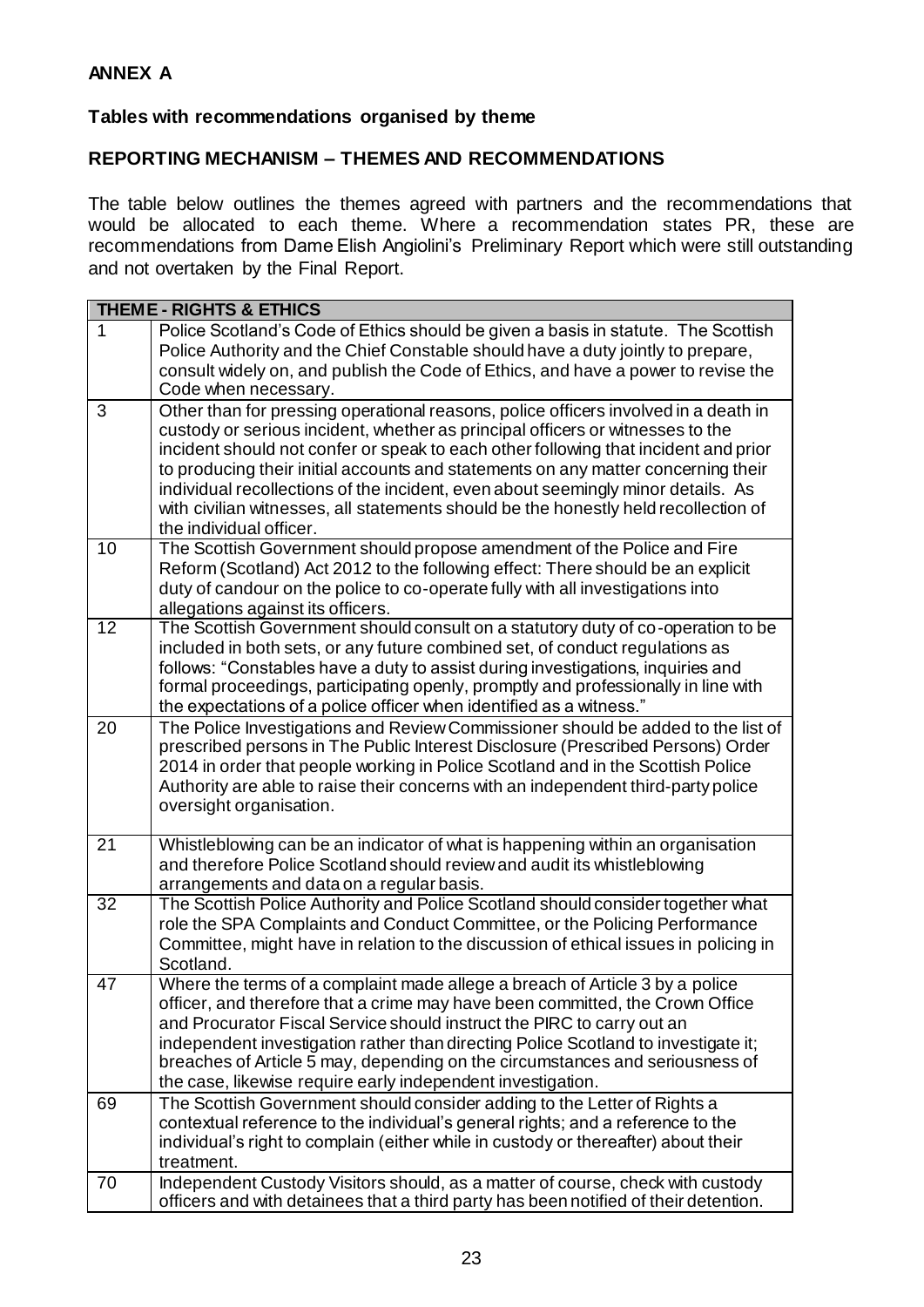| 73              | Investigations involving death or serious injury in police custody are likely to be<br>amongst the most serious and complex cases the PIRC has to investigate. Delay<br>can add to the distress of families and have an adverse impact on those police<br>officers involved in the circumstances of the death. Such cases should be dealt<br>with in the same timescale and with the same urgency as a homicide investigation. |
|-----------------|--------------------------------------------------------------------------------------------------------------------------------------------------------------------------------------------------------------------------------------------------------------------------------------------------------------------------------------------------------------------------------------------------------------------------------|
| 74              | In Article 2 cases, in order to facilitate their effective participation in the whole<br>process, there should be access for the immediate family of the deceased to free,<br>non-means tested legal advice, assistance and representation from the earliest<br>point following the death and throughout the Fatal Accident Inquiry.                                                                                           |
| 76              | For cases where the Fatal Accident Inquiry may last several weeks, the Scottish<br>Government should consider the feasibility of a scheme to pay reasonable travel<br>and subsistence expenses and compensation for loss of earnings of the next of<br>kin.                                                                                                                                                                    |
| 77              | Any restricted duties or transfers imposed for the duration of an investigation<br>should take into account, where appropriate, the individual's family circumstances,<br>and subject officers or staff should be offered the opportunity to access<br>appropriate support services provided by Police Scotland.                                                                                                               |
| PR <sub>1</sub> | Given the importance and sensitivity of such allegations it is recommended that all<br>such allegations of excessive force should continue to be reported immediately by<br>PSD to CAAP D for instruction and investigation by the independent Procurator<br>Fiscal or by PIRC on the directions of the Procurator Fiscal of CAAP-D.                                                                                           |
| <b>PR30</b>     | The Scottish Government should consider the case for amending the legislation to<br>put beyond doubt the definition of a member of the public who may make a<br>relevant complaint.                                                                                                                                                                                                                                            |

|                 | <b>THEME - JURISDICTION &amp; POWERS</b>                                                                                                                           |
|-----------------|--------------------------------------------------------------------------------------------------------------------------------------------------------------------|
| 8               | The Scottish Government should amend the relevant provisions of the Police,                                                                                        |
|                 | Public Order and Criminal Justice (Scotland) Act 2006 at the earliest opportunity to                                                                               |
|                 | put beyond doubt the definition of a "person serving with the police".                                                                                             |
| 13              | The Scottish Government should consider the case for giving the PIRC a specific                                                                                    |
|                 | legislative power that would enable staff to access the Centurion database from its                                                                                |
|                 | own offices so that contemporaneous audit is possible. Providing a basis in law                                                                                    |
|                 | for accessing any information relevant to the PIRC's statutory functions should                                                                                    |
| $\overline{37}$ | ensure compatibility with GDPR and any other relevant data protection legislation.                                                                                 |
|                 | The PIRC should be given a statutory power to call in an investigation of a<br>complaint if there is sufficient evidence that Police Scotland has not dealt with a |
|                 | complaint properly, where the complainer provides compelling evidence of a                                                                                         |
|                 | failure on the part of Police Scotland and where the Commissioner assesses that it                                                                                 |
|                 | would be in the public interest to carry out an independent re-investigation.                                                                                      |
| 38              | The PIRC should have an additional power, similar to the PONI's, to investigate a                                                                                  |
|                 | current practice or policy of Police Scotland if she believes that it would be in the                                                                              |
|                 | public interest to do so; this power should be used to focus on broad themes or                                                                                    |
|                 | trends, or practices which might be of particular public concern.                                                                                                  |
| 43              | The case for all complaints being received by an independent police complaints                                                                                     |
|                 | body such as the PIRC should be kept under review by Scottish Ministers and if,                                                                                    |
|                 | after a reasonable passage of time, the changes recommended in this report have                                                                                    |
|                 | not secured appropriate improvement, then they should consider afresh whether                                                                                      |
|                 | they want to move to a PONI (Police Ombudsman for Northern Ireland) model                                                                                          |
| 81              | where all complaints go to that independent body in the first instance.                                                                                            |
|                 | The Scottish Government should agree with the UK Government and the Northern<br>Ireland Executive how best to amend the primary legislation to give the PIRC the   |
|                 | power, in clearly defined circumstances, to investigate the actions of officers from                                                                               |
|                 | PSNI and English and Welsh police forces or services, and the other three                                                                                          |
|                 | reserved police forces, when they are undertaking a policing function in Scotland;                                                                                 |
|                 | and explore with the other administrations how reciprocal powers could be put in                                                                                   |
|                 | place for the IOPC and the PONI in respect of the actions of Police Scotland                                                                                       |
|                 | officers when they are operating in England, Wales or Northern Ireland.                                                                                            |
|                 |                                                                                                                                                                    |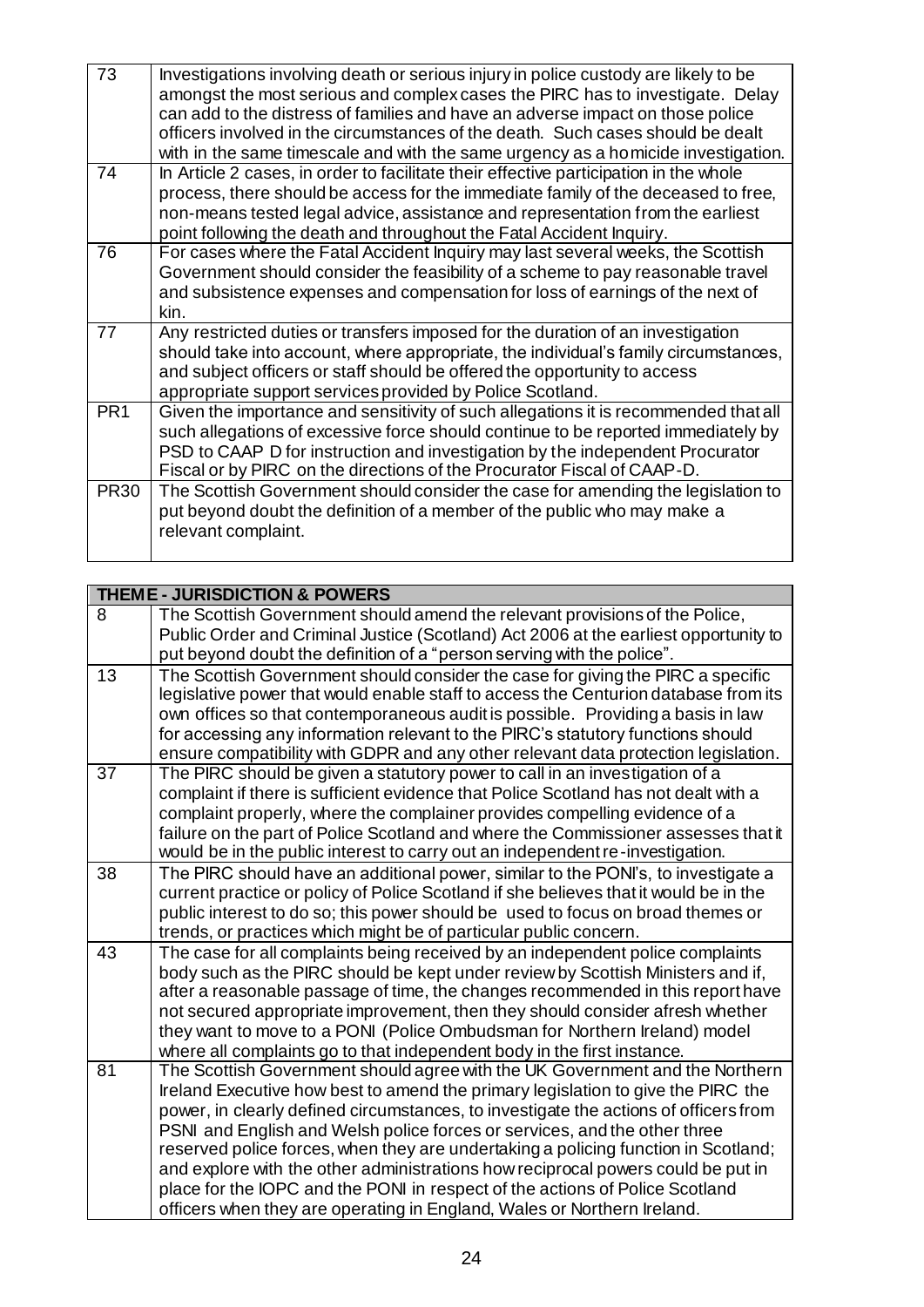| PR22   The Commissioner, or potentially a Deputy Commissioner, should be vested with a |
|----------------------------------------------------------------------------------------|
| statutory power to make recommendations in addition to the existing powers to          |
| direct reconsideration of complaints. The corollary to that is that there should be a  |
| statutory duty, subject to a public interest test, on the Chief Constable to comply    |
| with recommendations unless there are sound overriding operational or practical        |
| reasons for not complying with a PIRC recommendation and an obligation on PSD          |
| to report progress back to the PIRC. Those statutory arrangements should be            |
| supported by agreement between the PIRC and Police Scotland on how the PIRC            |
| will be kept advised of progress.                                                      |

|                | THEME - GOVERNANCE & ACCOUNTABILITY                                                                                                                                                                                                                                                                                                                                                                                                                                                                                                                                                                                                                                                                                                                                                                                                                                 |
|----------------|---------------------------------------------------------------------------------------------------------------------------------------------------------------------------------------------------------------------------------------------------------------------------------------------------------------------------------------------------------------------------------------------------------------------------------------------------------------------------------------------------------------------------------------------------------------------------------------------------------------------------------------------------------------------------------------------------------------------------------------------------------------------------------------------------------------------------------------------------------------------|
| $\overline{4}$ | The quarterly Police Scotland performance report to the SPA Complaints and<br>Conduct Committee should identify five year trends.                                                                                                                                                                                                                                                                                                                                                                                                                                                                                                                                                                                                                                                                                                                                   |
| 29             | The SPA Complaints and Conduct Committee should hold Police Scotland to<br>account for delays in investigations into complaints and misconduct. Where there<br>is evidence of excessive delays in PIRC investigations having an effect on policing<br>in Scotland the Committee should raise the matter with the Commissioner.                                                                                                                                                                                                                                                                                                                                                                                                                                                                                                                                      |
| 33             | Local scrutiny committees should consider, in consultation with Police Scotland's<br>local divisional commanders and the COSLA Police Scrutiny Convenors Forum,<br>what further complaints information or discussion would assist their scrutiny of the<br>police.                                                                                                                                                                                                                                                                                                                                                                                                                                                                                                                                                                                                  |
| 34             | The 2006 Act should be amended to re-designate PIRC as a Commission<br>comprising one Police Investigations and Review Commissioner and two Deputy<br>Commissioners, to create a statutory Board and to provide for the necessary<br>appointment arrangements. Given the sensitivity of the office of the<br>Commissioner, the role should be strengthened by the appointment of two<br>Deputies with relevant legal expertise or other relevant experience who are not<br>former senior police officers.                                                                                                                                                                                                                                                                                                                                                           |
| 35             | The Police Investigations and Review Commissioner should be appointed by Her<br>Majesty The Queen on the nomination of the Scottish Parliament and should be<br>made accountable to the Scottish Parliament through the Scottish Parliamentary<br>Corporate Body and the committees of the Parliament, but not for criminal matters,<br>for which the Commissioner is accountable to the Lord Advocate, and not for<br>operational matters or decisions in which she acts independently. This in<br>accordance with the 2009 opinion of the Council of Europe's Commissioner for<br>Human Rights that each Police Ombudsman or Police Complaints Commissioner<br>should be appointed by and answerable to a legislative assembly or a committee<br>of elected representatives that does not have express responsibilities for the<br>delivery of policing services. |
| 45             | PIRC should publish their performance against set targets for complaint handling<br>reviews and investigations in the Commissioner's annual report.                                                                                                                                                                                                                                                                                                                                                                                                                                                                                                                                                                                                                                                                                                                 |
| 59             | In order to ensure public confidence in the police, the SPA should confirm each<br>year in its annual report whether or not in its view, based on an informed<br>assessment by the Complaints and Conduct Committee and evidence from the<br>relevant audits, the Chief Constable has suitable complaint handling arrangements<br>in place.                                                                                                                                                                                                                                                                                                                                                                                                                                                                                                                         |
| 78             | The Chief Constable should publish annually Police Scotland's performance in<br>dealing with complaints against the time scales set out in the statutory guidance.                                                                                                                                                                                                                                                                                                                                                                                                                                                                                                                                                                                                                                                                                                  |
| 79             | The Scottish Police Authority Complaints and Conduct Committee should<br>scrutinise Police Scotland's performance in dealing with complaints and hold the<br>service to account where the targets are not being achieved.                                                                                                                                                                                                                                                                                                                                                                                                                                                                                                                                                                                                                                           |
| <b>PR26</b>    | There should be the immediate establishment of a senior cross-agency joint<br>Working Group involving the SPA, Police Scotland and the PIRC to develop<br>appropriate and up to date guidance.                                                                                                                                                                                                                                                                                                                                                                                                                                                                                                                                                                                                                                                                      |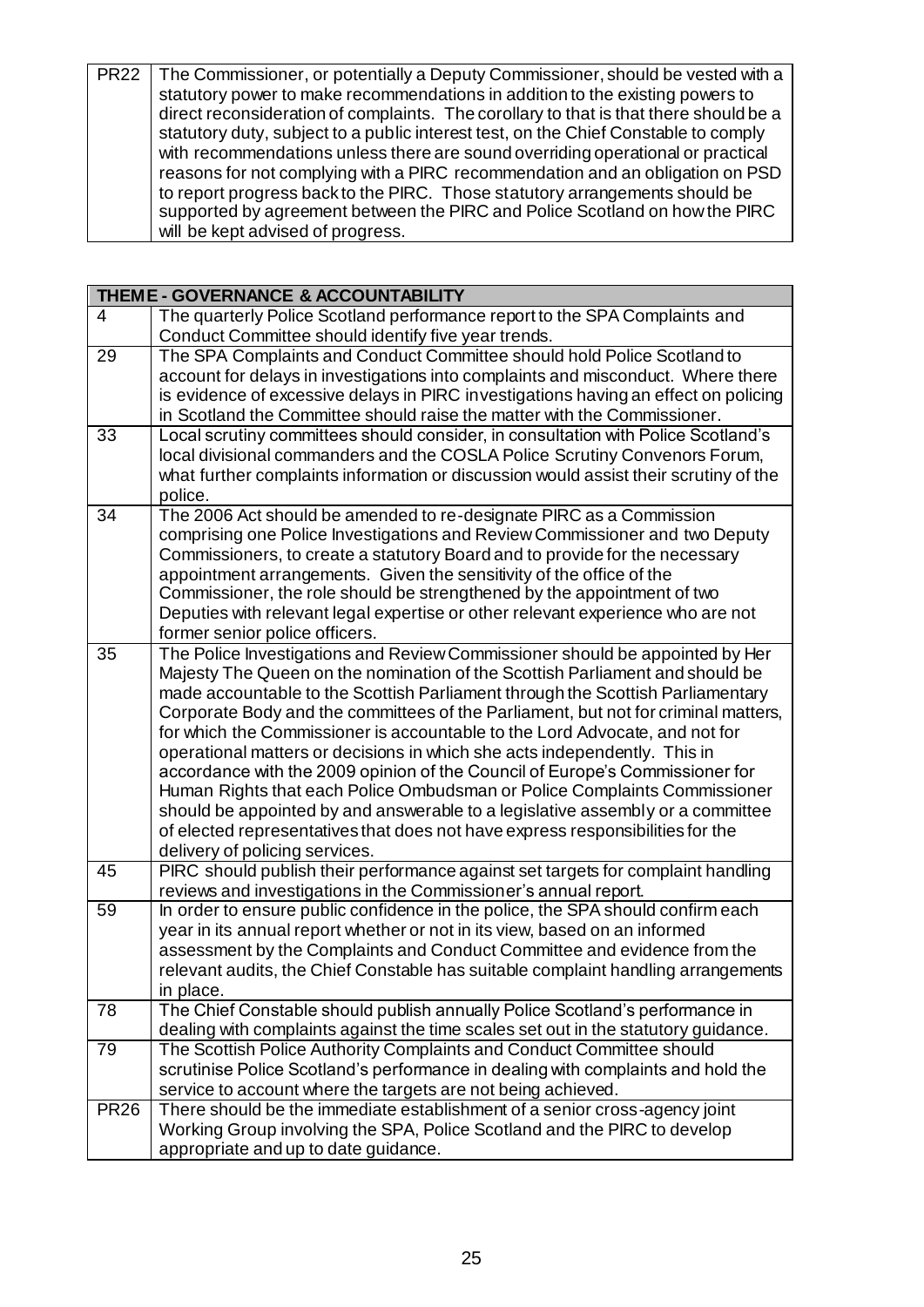|                 | THEME - TRANSPARENCY & ACCESSIBILITY                                                                                                  |  |
|-----------------|---------------------------------------------------------------------------------------------------------------------------------------|--|
| $\overline{30}$ | 30. Recommendation: To increase public confidence in the system the SPA                                                               |  |
|                 | Complaints and Conduct Committee should consider using its minutes as a means                                                         |  |
|                 | of sharing with the public more of their substantive discussions and how Police                                                       |  |
|                 | Scotland is being held to account in this area; and consider whether some content                                                     |  |
|                 | of the minutes of the private sessions, where some strategic and policy matters                                                       |  |
| 31              | are discussed, could be included in the published minutes.<br>31. Recommendation: The SPA Complaints and Conduct Committee's scrutiny |  |
|                 | function should be reported on in the SPA annual report, drawing out particular                                                       |  |
|                 | trends, highlighting improvements or concerns and using complaints data as an                                                         |  |
|                 | indicator of communities' satisfaction or dissatisfaction with policing services.                                                     |  |
| 36              | 36. Recommendation: The ultimate ability of a member of the public to take a                                                          |  |
|                 | complaint against the PIRC or the Commissioner to the Scottish Public Services                                                        |  |
|                 | Ombudsman when they are dissatisfied with how that complaint has been handled                                                         |  |
|                 | by the PIRC in the first instance should be highlighted more prominently on the                                                       |  |
|                 | PIRC website.                                                                                                                         |  |
| 46              | 46. Recommendation: The ability to report directly to the Criminal Allegations                                                        |  |
|                 | Against Police Division of COPFS a complaint of a crime by a police officer should                                                    |  |
|                 | be much better publicised and made more accessible to the public by COPFS, by                                                         |  |
| $\overline{48}$ | Police Scotland and by the PIRC.<br>48. Recommendation: Police Scotland should publicise the right to complain as                     |  |
|                 | well as how to complain by displaying posters in police stations and other public                                                     |  |
|                 | buildings on how to make a complaint about, pay a compliment to, or submit a                                                          |  |
|                 | comment on Police Scotland.                                                                                                           |  |
| 49              | 49. Recommendation: The Know your Rights section of the Police Scotland                                                               |  |
|                 | website for young people should be amended to make clear their right to make a                                                        |  |
|                 | complaint.                                                                                                                            |  |
| PR <sub>6</sub> | Police Scotland should adjust its practice in respect of "Early intervention".                                                        |  |
|                 | Officers should be made aware that they are the subject of a complaint against                                                        |  |
|                 | them at the earliest practicable point, provided that such early disclosure would<br>not prejudice any investigation of a complaint.  |  |
| PR <sub>8</sub> | Police Scotland should simplify and streamline systems to make it as                                                                  |  |
|                 | straightforward as possible for members of the public to navigate this rather                                                         |  |
|                 | opaque landscape and as easy as possible for them to access and understand                                                            |  |
|                 | information on how to make a complaint. In particular the online complaints form                                                      |  |
|                 | on the Police Scotland website should be made more prominent.                                                                         |  |
| <b>PR11</b>     | Police Scotland should accelerate its plans to expand the use of body worn video                                                      |  |
|                 | technology.                                                                                                                           |  |

|    | THEME - EQUALITY, DIVERSITY & INCLUSION                                                                                                                                                                                                                                                                                                                                  |
|----|--------------------------------------------------------------------------------------------------------------------------------------------------------------------------------------------------------------------------------------------------------------------------------------------------------------------------------------------------------------------------|
| 5  | Police Scotland and the Scottish Police Authority should consider expanding the<br>collection of diversity data and the publication of information in order to enhance<br>their understanding, and public understanding, of attitudes and concerns in<br>different communities.                                                                                          |
| 15 | Police Scotland should make use of staff surveys to enhance their understanding<br>of the experience of all minority groups in the service and senior officers should<br>make more use of face-to face meetings and focus groups with members of these<br>groups to gain a more acute understanding of the impacts of discrimination,<br>prejudice and unconscious bias. |
| 16 | Police Scotland should implement, where it is in their gift, the SEMPER Scotland<br>proposal that the composition of panel members for disciplinary hearings should<br>be more diverse.                                                                                                                                                                                  |
| 17 | Appropriate support for anyone in Police Scotland who is the subject of internal or<br>external discrimination should be enhanced.                                                                                                                                                                                                                                       |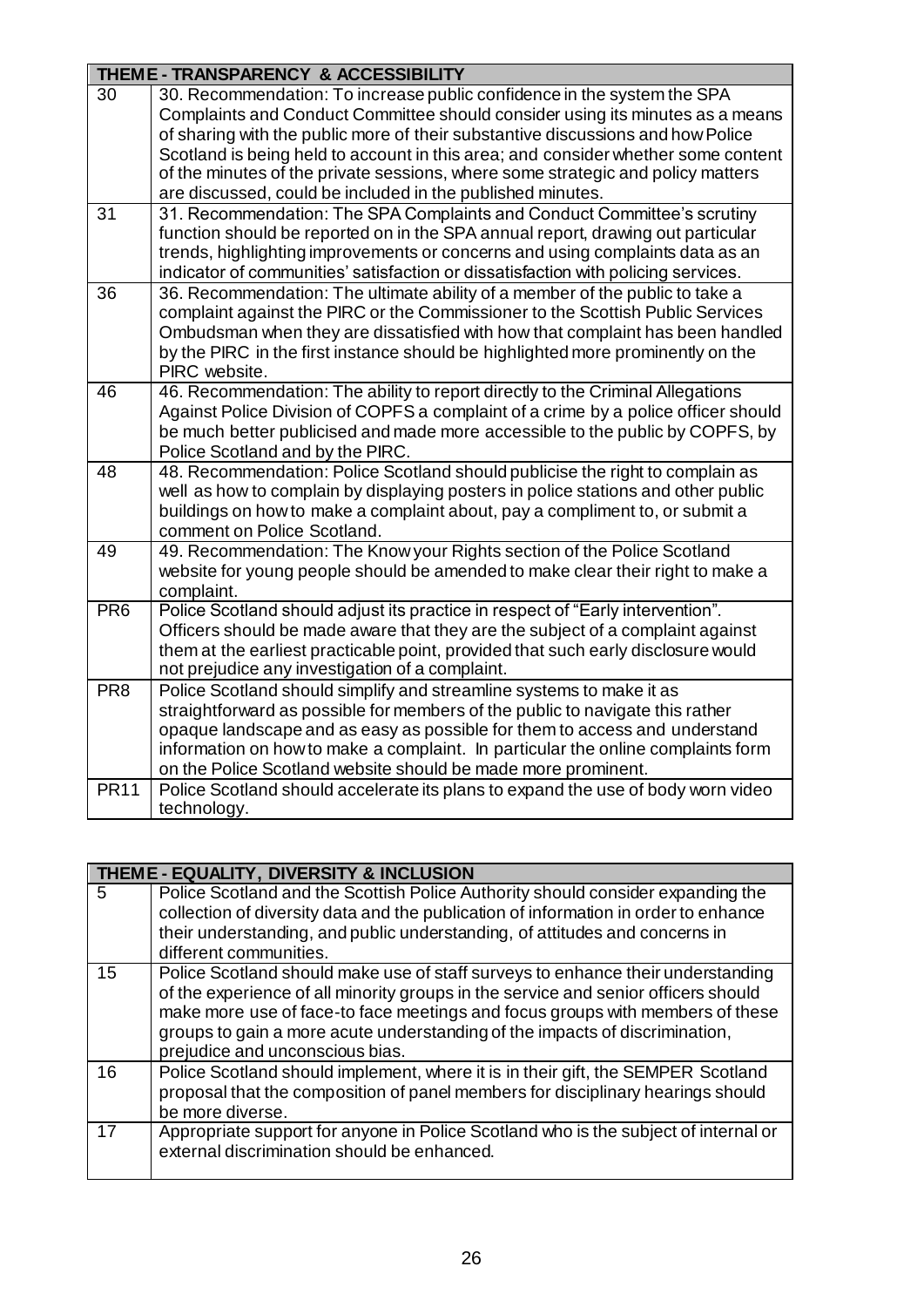| 18              | In the light of the very worrying evidence that I have received, I consider that<br>issues related to discrimination and their impact on public confidence in Police<br>Scotland should be the subject of a broader, fundamental review of equality<br>matters by an independent organisation. That review should take into account<br>HMICS's proposed inspection of Training and Development that is to concentrate<br>on the recruitment, retention, development and promotion of under-represented<br>groups. |
|-----------------|-------------------------------------------------------------------------------------------------------------------------------------------------------------------------------------------------------------------------------------------------------------------------------------------------------------------------------------------------------------------------------------------------------------------------------------------------------------------------------------------------------------------|
| $\overline{19}$ | Police Scotland should develop its diversity data collection and analysis to inform<br>a proper understanding of issues related to discrimination so that progress can be<br>made and those issues addressed. The service should consider what it can learn<br>from how this is done by the Police Ombudsman for Northern Ireland and the<br>Garda Síochána Ombudsman Commission respectively.                                                                                                                    |
| 44              | The PIRC should ensure that discrimination issues are considered as an integral<br>part of their work. A systematic approach should be adopted across the<br>organisation and in all cases investigators should consider if discriminatory<br>attitudes have played a part.                                                                                                                                                                                                                                       |
| 50              | Police Scotland should have discussions with a number of the third party reporting<br>centres for hate crime, including those representing minority groups, and secure<br>their agreement to offer third party support for those who wish to make a complaint<br>against the police.                                                                                                                                                                                                                              |
| 60              | At the point at which people make complaints Police Scotland should collect and<br>analyse data to enable them to undertake demographic modelling and gain a<br>better understanding of different groups and communities' experience of the police<br>service.                                                                                                                                                                                                                                                    |
| 66              | All Police Scotland officers and staff should receive training on unconscious bias,<br>equality legislation and diversity; this should be updated throughout their career,<br>with the opportunity for refresher courses at regular intervals.                                                                                                                                                                                                                                                                    |
| <b>PR12</b>     | Police Scotland is a young but now established national organisation with a stable<br>leadership team. This is a good opportunity to reflect on the culture of the new<br>service, address any long-standing issues and consider how everyone in the<br>organisation can help to change that culture for the better.                                                                                                                                                                                              |
|                 |                                                                                                                                                                                                                                                                                                                                                                                                                                                                                                                   |

|    | <b>THEME: CONDUCT &amp; STANDARDS</b>                                                                                                                                                                                                                                                                                                                                                                                           |
|----|---------------------------------------------------------------------------------------------------------------------------------------------------------------------------------------------------------------------------------------------------------------------------------------------------------------------------------------------------------------------------------------------------------------------------------|
| 22 | The Scottish Government should develop proposals for primary legislation that<br>would allow, from the point of enactment, gross misconduct proceedings in<br>respect of any police officer or former police officer to continue, or commence,<br>after the individual ceases to hold the office of constable.                                                                                                                  |
| 23 | In gross misconduct cases, for all ranks, the Police Investigations and Review<br>Commissioner should determine if it is reasonable and proportionate to pursue<br>disciplinary proceedings in relation to former police officers after the twelve month<br>period, taking into account the seriousness of the alleged misconduct, the impact<br>of the allegation on public confidence in the police, and the public interest. |
| 24 | The Scottish Government should engage with the UK Government with a view to<br>adopting Police Barred and Advisory Lists, to learn from experience south of the<br>border and to ensure compatibility and reciprocal arrangements across<br>jurisdictions.                                                                                                                                                                      |
| 25 | The statutory preliminary assessment function should be transferred from the SPA<br>to the PIRC in order to enhance independent scrutiny of allegations, remove any<br>perception of familiarity, avoid any duplication of functions or associated delay,<br>and give greater clarity around the process. The preliminary assessment should<br>be carried out by the Commissioner or a Deputy Commissioner.                     |
| 26 | PIRC should work collaboratively with the SPA to agree and embed a<br>proportionate and effective approach to preliminary assessment (for Regulation 8<br>of the senior officer conduct regulations) until such time as new regulations come<br>into effect.                                                                                                                                                                    |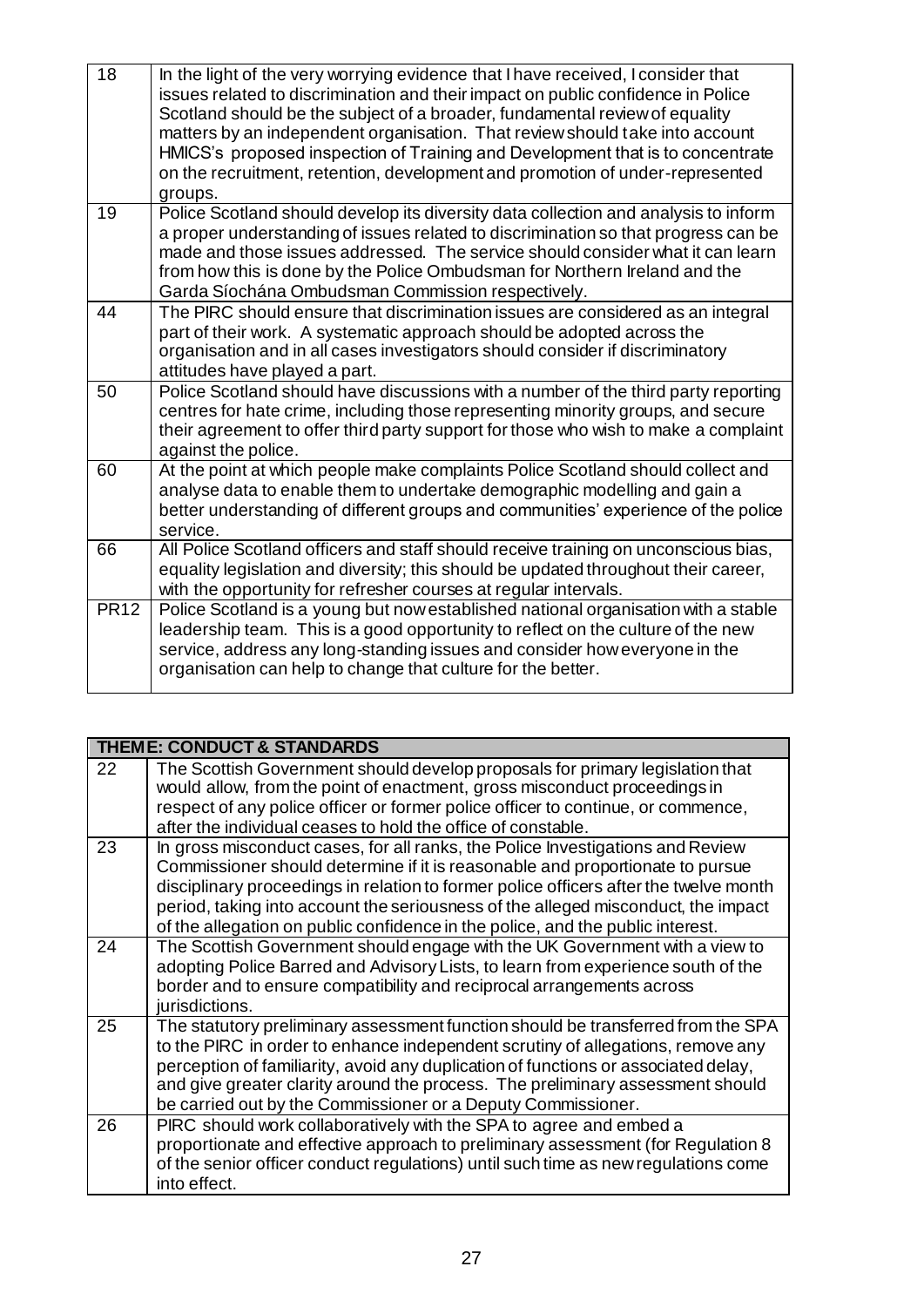| $\overline{27}$ | Gross misconduct hearings for all ranks should have 1) an independent legally<br>qualified chair appointed by the Lord President, 2) an independent lay member<br>appointed by the Lord President and 3) a policing member. This means in senior<br>officer cases the role of Chair should transfer from the SPA to the independent<br>legally qualified person. The policing member in senior officer cases should be<br>appointed by the Lord President; in all other cases the policing member should be<br>appointed by the Chief Constable.                       |
|-----------------|------------------------------------------------------------------------------------------------------------------------------------------------------------------------------------------------------------------------------------------------------------------------------------------------------------------------------------------------------------------------------------------------------------------------------------------------------------------------------------------------------------------------------------------------------------------------|
| 28              | There should be one route of appeal against a determination of a gross<br>misconduct hearing or the disciplinary action to be taken and that should be to a<br>Police Appeals Tribunal, as at present. This recommendation is subject to the<br>Police Appeals Tribunals being transferred into the Scottish Courts and Tribunals<br>Service.                                                                                                                                                                                                                          |
| 39              | The PIRC should take on responsibility for the key stages of the senior officer<br>misconduct proceedings (both misconduct and gross misconduct) i.e. the<br>functions of receipt of complaints/allegations, preliminary assessment, referral to<br>COPFS of criminal allegations and, where appropriate, referral to an independent<br>legally chaired panel.                                                                                                                                                                                                         |
| 40              | The PIRC should be given a new statutory function and power to present a case at<br>a senior officer gross misconduct hearing where the case would be determined by<br>a three-person panel comprising an independent legally qualified chair, a lay<br>person and an expert in senior policing.                                                                                                                                                                                                                                                                       |
| 41              | The PIRC should have the power to recommend suspension of a senior officer if<br>she or he believes that not suspending the officer may prejudice an effective<br>misconduct investigation. The PIRC should provide supporting reasons when they<br>make such a recommendation to the SPA that a senior officer should be<br>suspended.                                                                                                                                                                                                                                |
| $\overline{51}$ | Provision equivalent to that in England and Wales for accelerated misconduct<br>hearings should be included in Scottish conduct regulations for all ranks of<br>constable to deal with circumstances where the evidence is incontrovertible and<br>where that evidence means that without further evidence it is possible to prove<br>gross misconduct, or where the subject officer admits to their behaviour being<br>gross misconduct.                                                                                                                              |
| $\overline{52}$ | Police officer gross misconduct hearings should be held in public. The Chair<br>should have discretion to restrict attendance as appropriate but the aim should be<br>to ensure that as much of a hearing is held in public as possible.                                                                                                                                                                                                                                                                                                                               |
| 53              | In addition to the existing protections for witnesses, the Chair of the gross<br>misconduct hearing should consider whether the evidence of any vulnerable<br>witnesses should be heard in private and they should also be under an obligation<br>to consider any other reasonable adjustments that they believe to be necessary to<br>ensure the protection of such vulnerable witnesses. This may include the officer<br>who is the subject of the proceedings.                                                                                                      |
| 54              | The 2012 Act should be amended to confer on Scottish Ministers a power to issue<br>statutory guidance in respect of conduct and a duty to consult on any such<br>guidance, and confer a duty on policing bodies to have regard to any such<br>guidance. Scottish Ministers should use that power at the earliest opportunity to<br>issue guidance in respect of a new Reflective Practice Review Process. That<br>guidance should build on the spirit of existing Scottish guidance and take into<br>account any valuable elements of English and Welsh best practice. |
| 55              | Subject to safeguards needed to protect the rights of each individual officer, the<br>regulations should make provision for the possibility of joint misconduct<br>proceedings to deal with any number of officers, including senior officers.                                                                                                                                                                                                                                                                                                                         |
| 56              | The regulations governing probation (the Police Service of Scotland Regulations<br>2013) should be amended so that a fair and speedy consideration of any<br>allegation of misconduct can be dealt with during the probation period.                                                                                                                                                                                                                                                                                                                                   |
| 57              | A statutory suspension condition in England and Wales that temporary<br>redeployment to alternative duties or an alternative location should have been<br>considered as an alternative to suspension should be replicated in Scottish                                                                                                                                                                                                                                                                                                                                  |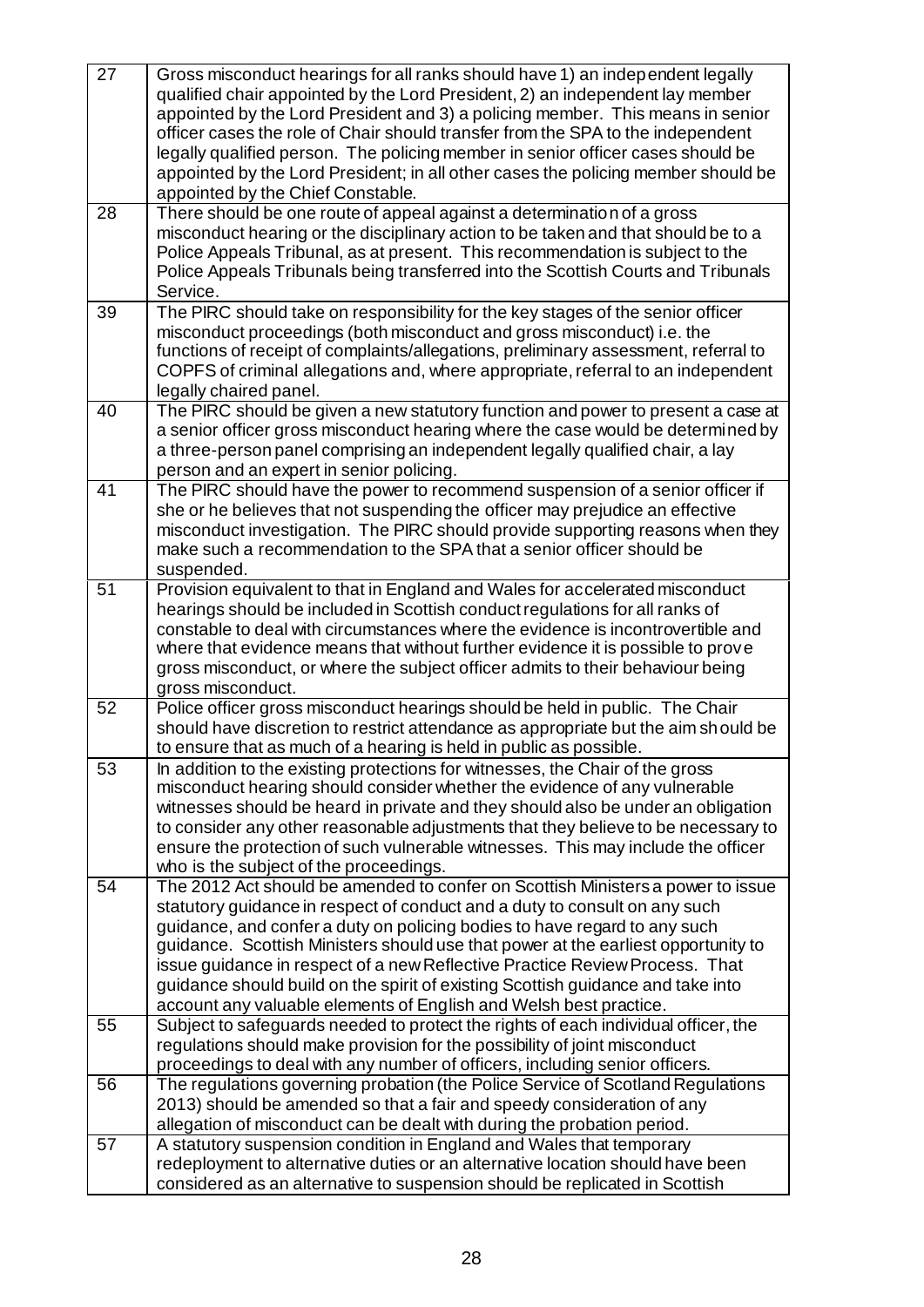|             | regulations in relation to all ranks of constable. Provision should also be made for                                                                                  |
|-------------|-----------------------------------------------------------------------------------------------------------------------------------------------------------------------|
|             | regular review of the suspension of an officer.                                                                                                                       |
| 58          | The outcome of gross misconduct proceedings should be made public. The                                                                                                |
|             | Chair's report, subject to any necessary redactions, should be published by the                                                                                       |
|             | Scottish Police Authority on its website for a period of no less than 28 days                                                                                         |
| <b>PR19</b> | Any process for preliminary assessment of senior officer misconduct should<br>require the relevant authority both to take into account whether the allegation is      |
|             | made anonymously, is specific in time and location, or whether it appears, on the<br>face of the allegation, to be either vexatious or malicious. Scottish Government |
|             | should consider amending the conduct regulations to reflect this process.                                                                                             |

|                 | <b>THEME-TRAINING &amp; HR</b>                                                                |
|-----------------|-----------------------------------------------------------------------------------------------|
| 6               | All officers and support staff in Police Scotland's Professional Standards                    |
|                 | Department (PSD) should receive comprehensive induction training on taking up                 |
|                 | post and regular refresher development opportunities thereafter.                              |
| $\overline{11}$ | Police Scotland should consider the workload of the sergeant rank at the front line           |
|                 | and the supervisory ratio of sergeants to constables in order to give create                  |
|                 | sufficient capacity for management, coaching and mentoring duties.                            |
| $\overline{14}$ | Police Scotland's Executive team should consider in depth and review the criteria             |
|                 | and competencies that it uses to assess police officers' readiness for promotion.             |
| 62              | Police Scotland should appoint a PSD training officer to maintain the momentum                |
|                 | in training and development arising from its internal Risk, Assurance and                     |
|                 | Inspection (RAI) team audit, and to liaise with the SPSO, the PIRC and the SPA                |
|                 | on joint training, best practice and other relevant development opportunities.                |
| 63              | PIRC complaint handling review officers and trainee investigators should work-                |
|                 | shadow police officers at peak times to see at first hand the atmosphere and                  |
|                 | environment in which police officers are obliged to make decisions that can have              |
|                 | serious implications.                                                                         |
| 64              | PIRC should deploy the in-house expertise that the organisation has to deliver                |
|                 | internal training for investigators in the law of evidence.                                   |
| 65              | PIRC and Police Scotland should work together to develop training and                         |
|                 | development opportunities that take the theoretical learning from thematic analysis           |
|                 | of complaints and embed it in practical learning for individual officers.                     |
| 67              | Police Scotland officers should receive regular training inputs on how to deal                |
|                 | effectively with individuals who display mental ill-health symptoms or related<br>behaviours. |
| PR <sub>2</sub> | Police Scotland should review the service wide capability of its line managers to             |
|                 | line manage effectively, including the adequacy of training and mechanisms of                 |
|                 | support for line managers.                                                                    |
| PR <sub>3</sub> | Police Scotland should consider the scope for employing more non police officer               |
|                 | support staff in PSD with appropriate seniority, skills and level of knowledge of             |
|                 | complaints handling. This is an option that Police Scotland may wish to ask                   |
|                 | HMICS to review.                                                                              |
| PR <sub>4</sub> | Police Scotland should scrutinise complaints thoroughly on receipt so as to ensure            |
|                 | that grievance matters that would in any other walk of life be treated in an HR               |
|                 | context are not artificially elevated and dealt with as conduct matters.                      |
| PR <sub>9</sub> | To encourage appropriate use of mediation and grievance procedures Police                     |
|                 | Scotland should raise awareness and understanding amongst all members of the                  |
|                 | service of their own internal systems and which matters belong where in order to              |
|                 | ensure a proportionate response.                                                              |
| <b>PR10</b>     | Police Scotland should consider the importance of providing all officers involved in          |
|                 | frontline resolution with training in mediation and customer handling.                        |
| <b>PR17</b>     | Further training for complaints and conduct officers in SPA should be consolidated            |
|                 | and broadened in order to ensure the right skillset and up to date knowledge of               |
|                 | complaint handling best practice in other sectors.                                            |
|                 |                                                                                               |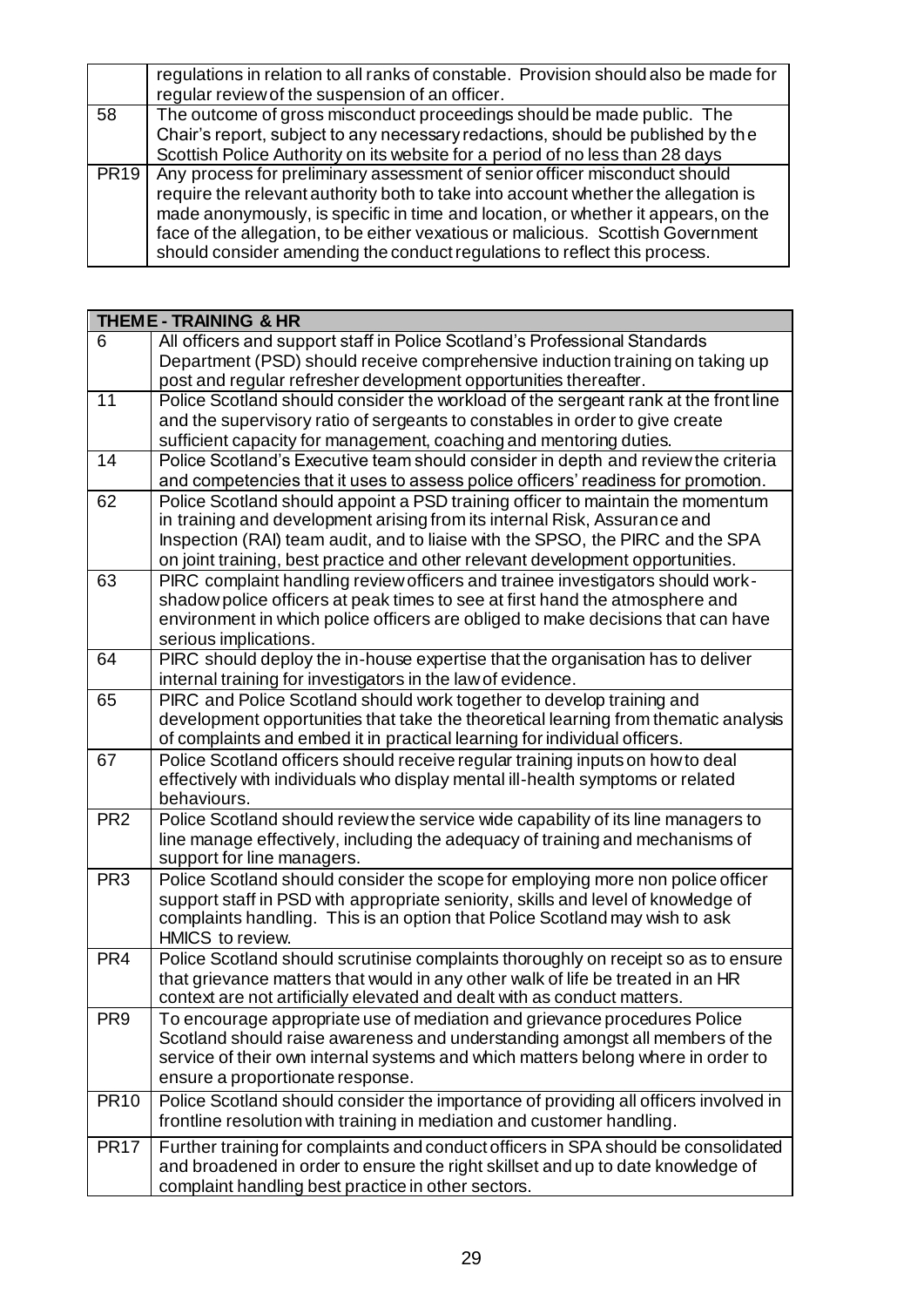| PR24   Following the retirement of former police officers PIRC policy should be to replace |
|--------------------------------------------------------------------------------------------|
| them with non-police officers. The PIRC should also adopt a similar policy to the          |
| IOPC's in England and Wales by recruiting non police officers when recruiting to           |
| the most senior posts.                                                                     |

|             | THEME - EFFICIENCY & EFFECTIVENESS                                                                                                                                                                                                                                                                                                   |  |  |
|-------------|--------------------------------------------------------------------------------------------------------------------------------------------------------------------------------------------------------------------------------------------------------------------------------------------------------------------------------------|--|--|
| 9           | It is inappropriate to involve local officers in the frontline complaints process and<br>therefore all frontline resolution should be carried out by Professional Standards<br>Department.                                                                                                                                           |  |  |
| 68          | The Strategic Oversight Group or the National Complaint Handling Development<br>Group should take an early opportunity to engage with the SPSO to agree where<br>their contribution and advice would be most useful.                                                                                                                 |  |  |
| 72          | NHS accident and emergency facilities should be designed to be able to deal<br>safely with mental health care and acute crises.                                                                                                                                                                                                      |  |  |
| 80          | A non-statutory time limit for the submission of complaints by the public should be<br>made explicit in the PIRC's statutory guidance and publicised on the relevant<br>websites. Complaints made more than twelve months after the event or incident<br>should only be considered where the circumstances are grave or exceptional. |  |  |
| <b>PR13</b> | The Scottish Government should consider the case for amending the legislation to<br>include a provision to deal with vexatious complainers.                                                                                                                                                                                          |  |  |
| <b>PR20</b> | The PIRC should consider the case for creating some measure of regional<br>presence to enhance its capacity to respond immediately to the most serious<br>incidents wherever they occur.                                                                                                                                             |  |  |
| <b>PR25</b> | There should be a management review by an independent expert to ensure that<br>the PIRC has appropriate leadership, skills and culture to carry out its functions in<br>the future, and to examine interactions with other stakeholders and how they can<br>be improved.                                                             |  |  |

| <b>THEME: AUDIT &amp; REVIEW</b> |                                                                                                                                                                                                                                                                                                                                                                                                |  |
|----------------------------------|------------------------------------------------------------------------------------------------------------------------------------------------------------------------------------------------------------------------------------------------------------------------------------------------------------------------------------------------------------------------------------------------|--|
| 2                                | The Criminal Allegations Against Police Division (CAAP D) of COPFS should<br>repeat on a regular basis the review that they carried out of all the 'assault' and<br>'excessive force' categorised complaints that had been received by Police<br>Scotland in the month of March 2020.                                                                                                          |  |
| $\overline{7}$                   | The next follow up audit of the six stage complaint handling process or audit of<br>frontline resolution should be carried out by the PIRC as an independent third<br>party.                                                                                                                                                                                                                   |  |
| 42                               | The PIRC should conduct an annual audit of triage within PSD of public<br>complaints against the police to ensure that matters that can be resolved by FLR,<br>or misconduct, or potential criminality are being properly identified and routed<br>accordingly, and to provide assurance that Article 3 and Article 5 cases are being<br>correctly identified and reported forthwith to COPFS. |  |
| 61                               | Both Police Scotland and the PIRC should consider drawing on the expertise of<br>Audit Scotland and the Scottish Public Services Ombudsman in re designing the<br>audit arrangements in respect of police complaints.                                                                                                                                                                          |  |
| 71                               | As soon as it is reasonable and feasible to do so, HMICS, along with the<br>appropriate health inspection or audit body, should conduct a Review of the<br>efficiency and effectiveness of the whole system approach to mental health.                                                                                                                                                         |  |
| 75                               | Many of the issues identified in the 2017 report of my Independent Review of<br>Deaths and Serious Incidents in Police Custody in England and Wales are also<br>directly relevant in the Scottish context. The Scottish Government should consider<br>which of the findings and recommendations made in that report could and should<br>be mirrored by public bodies in Scotland.              |  |
| PR <sub>5</sub>                  | Frontline resolution of complaints should be subject to close and regular<br>monitoring through regular, meaningful internal and external audits, and<br>monitoring of decision making.                                                                                                                                                                                                        |  |